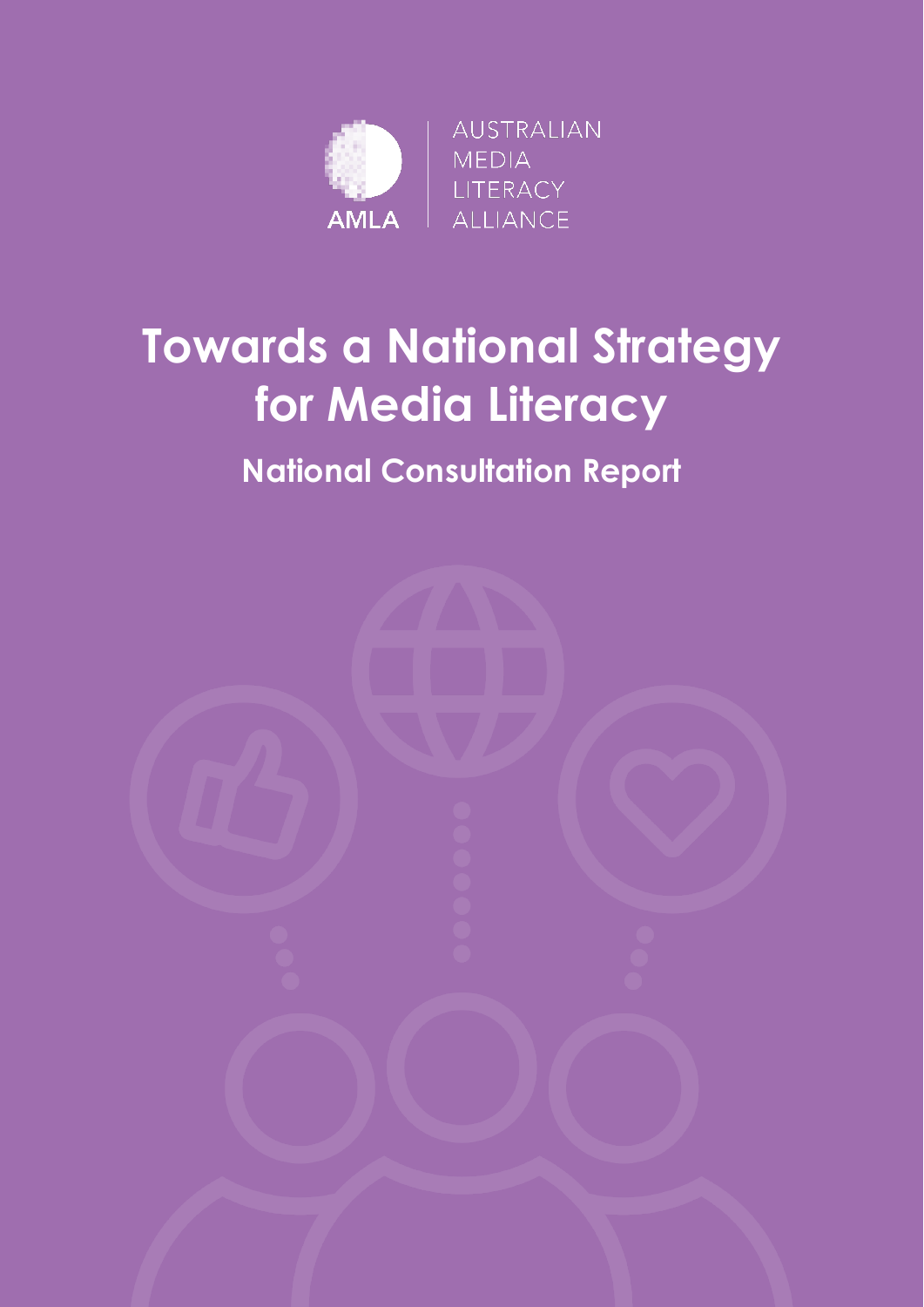### The Australian Media Literacy Alliance

The Australian Media Literacy Alliance (AMLA) was formed in 2020 as an unincorporated group of organisations whose objectives in the area of media literacy are closely aligned. AMLA's vision is to enable a media-literate society that is equipped to face challenges and be able to seize the opportunities in a world increasingly defined by media and information abilities.

#### **The founding members are:**

- ABC Education (ABC)
- Australian Library and Information Association (ALIA)
- Museum of Australian Democracy (MoAD)
- National Film and Sound Archive of Australia (NFSA)
- National and State Libraries Australasia (NSLA)
- Queensland University of Technology (QUT)
- Western Sydney University (WSU)

#### **Contact AMLA**

Annabel Astbury, Chair [info@medialiteracy.org.au](mailto:info@medialiteracy.org.au) <https://medialiteracy.org.au/>

#### **Report Key Contact**

Tanya Notley, Western Sydney University [T.Notley@westernsydney.edu.au](mailto:T.Notley@westernsydney.edu.au)

#### **Report Credits**

**Consultation event organisers:** Annabel Astbury (ABC Education), Tanya Notley (Western Sydney University), Michael Dezuanni (Queensland University of Technology), Sue McKerracher (Australian Library and Information Association), Matt Ravier (National Film and Sound Archive of Australia), Margaret Allen, Molly Tebo and Steve McQuade (State Library of Western Australia), Liz Jack (National and State Libraries Australasia), Anita Planchon, (Libraries Tasmania)

**Consultation workshop design consultant:** Ann Porcino, RPR Consulting

**Consultation event participants:** We would like to thank everyone who took part in the consultations. We acknowledge these participants at the end of this report.

**Report authors:** Michael Dezuanni, Tanya Notley and Luigi Di Martino

**Editor:** Milissa Deitz

**Designer:** Australian Library and Information Association

#### **Suggested Citation**

Dezuanni, M., Notley. T., Di Martino, L. (2021). Towards a National Strategy for Media Literacy. Research report. Australian Media Literacy Alliance.

#### Supported by:

*This report is part of the Media Literacy in Australia research project, which is administered by Western Sydney University. Initial support for this research project was made possible through a grant from Facebook received by the National Association for Media Literacy Education (NAMLE), a partner on the project. Facebook did not have any input into this research project's design, methodology, analysis, or findings. Additional funding was provided by the Australian Media Literacy Alliance founding members.*





AUSTRALIAN **MFDIA** LITERACY **ALLIANCE**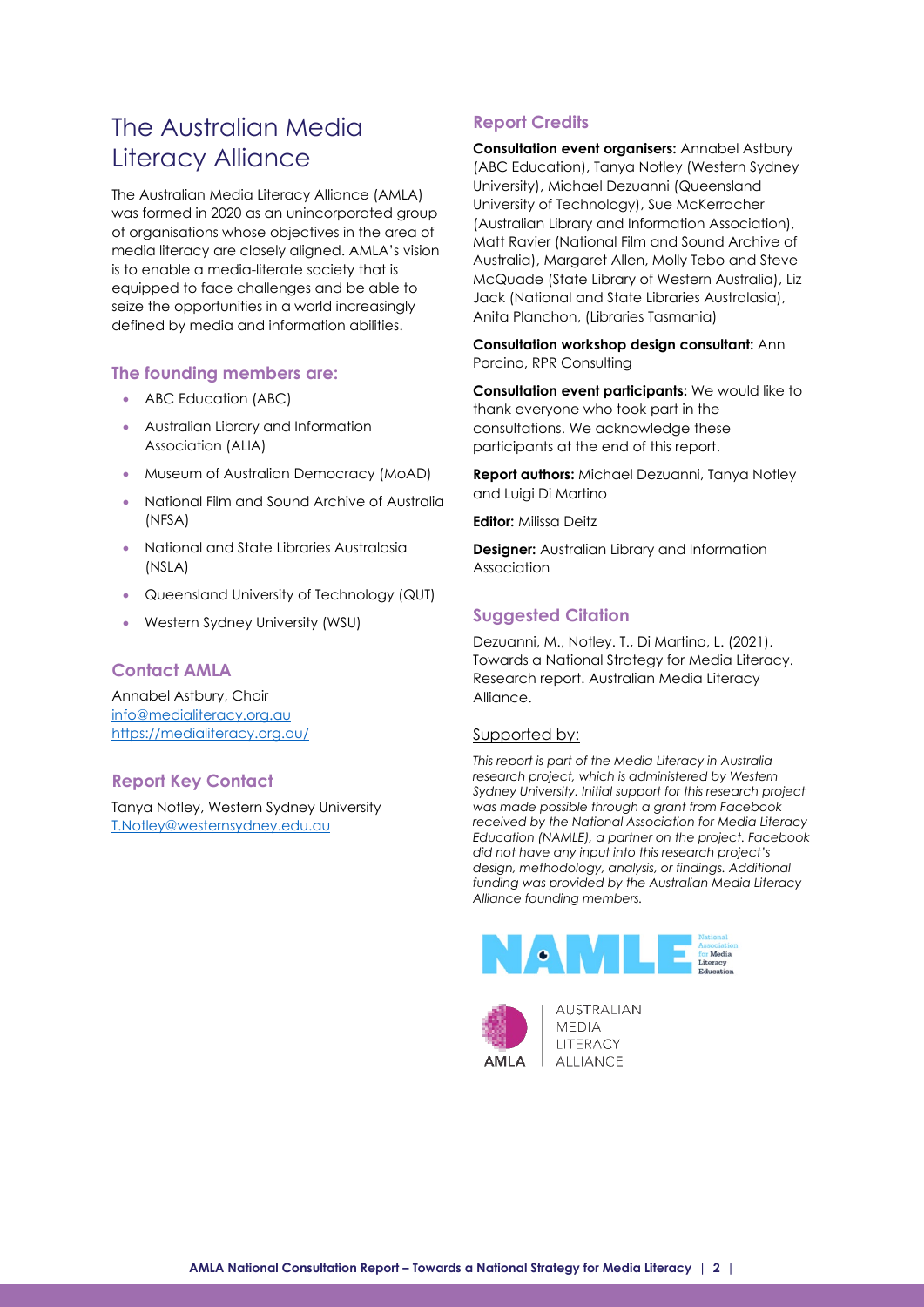# **Contents**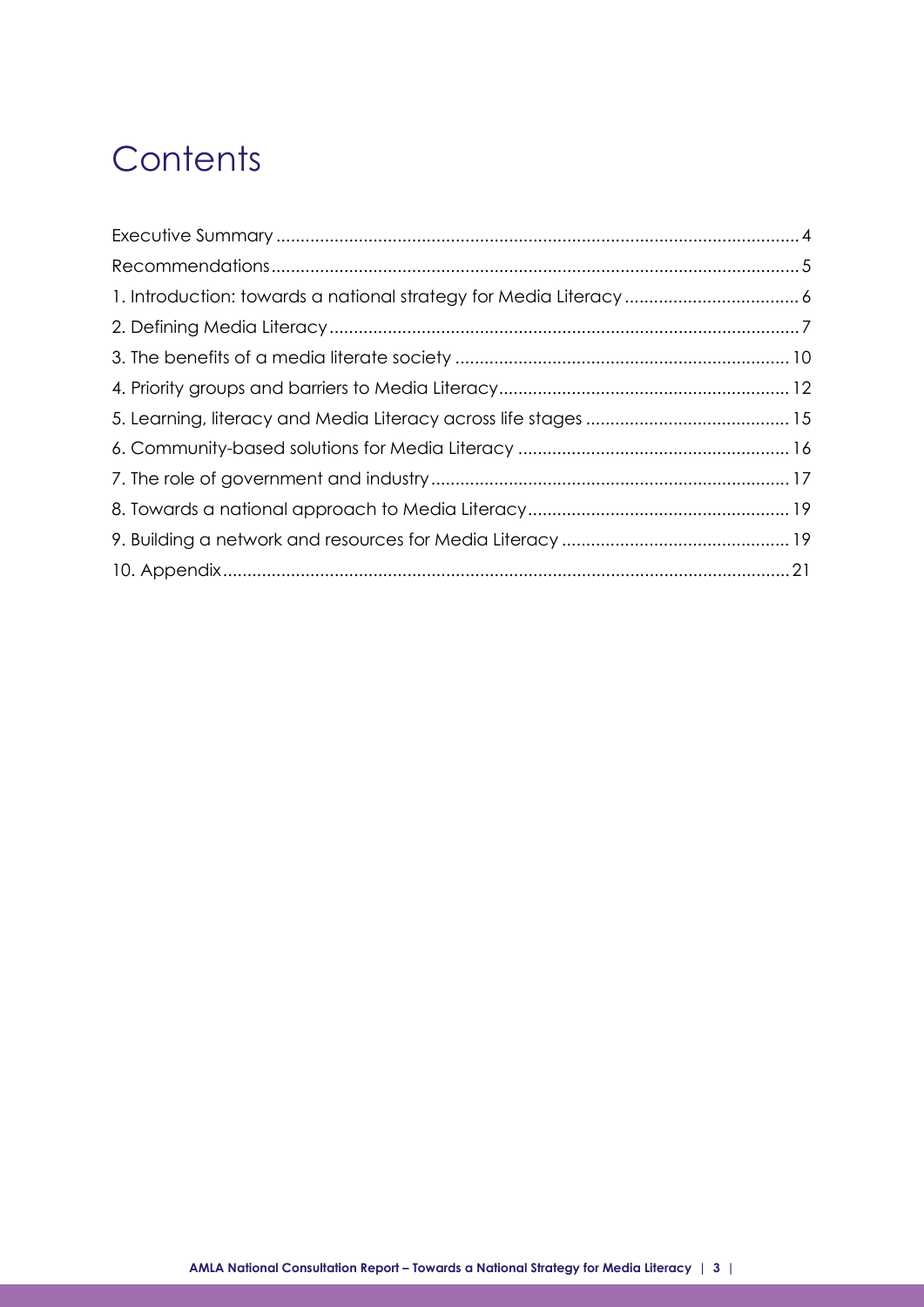### <span id="page-3-0"></span>Executive Summary

The Australian Media Literacy Alliance (AMLA) developed this document to outline a direction for the development of a national strategy for Media Literacy in Australia. It draws on a national survey of 3510 Australian adults about media use, attitudes and abilities as well as a consultation process involving six workshops across Australia conducted in September 2021. The consultation involved 121 people representing 89 organisations. As Media Literacy is already a focus of discussion for the review of the Australian Curriculum, the focus of the consultation was on out-of-school education and learning.

There are important overlaps between Media Literacy, Digital Literacy, Online Safety and Information Literacy but each of these has a distinct focus. Media Literacy is defined by AMLA as the ability to critically engage with media in all aspects of life. AMLA's Media Literacy framework is underpinned by six key concepts and questions that can be used to critically reflect on any media example. This approach received widespread support amongst the participants in the consultation.

The consultation process revealed strong agreement amongst the participants that there is an urgent need to make Media Literacy a priority for all Australians. The consultation participants argued this is needed to address a range of challenges including misinformation on digital platforms, rapid changes in the media and communications technologies, threats to our democracy and the establishment and rising distrust of mainstream media. There was agreement that Australia cannot afford the social or economic costs of media illiteracy.

Important insights were generated about priority groups who typically have lower levels of Media Literacy or lower levels of access to Media Literacy support, including people living in lowincome households; people with a low level of education; people living with a disability; people living in regional Australia; older Australians; Indigenous Australians; and culturally and linguistically diverse Australians. Discussions concerning these groups confirmed the existence of a Media Literacy divide that needs to be addressed.

An important observation to emerge from the consultation process was that Media Literacy should be considered a lifelong process that

receives attention and support throughout the life stages, including early education, primary and secondary schooling, post school education, adult education and in the later years of life. Along with this, it is essential to recognise that it is unlikely that Australians will develop Media Literacy skills if they have limited basic literacy skills.

A key theme to emerge from the consultation process was the need to understand that Media Literacy programs will be more successful if they are community-based and offered in ways relevant to those communities. There was also strong support for fostering community-based Media Literacy champions.

There was consensus that Media Literacy initiatives must be accompanied by government support for appropriate regulation of traditional and digital media, along with responsible practice by social media and other media companies, including robust self-regulation. Australians should be engaged in discussions about the need for regulatory change to ensure a media environment exists that all citizens can be part of and thrive in. It was also argued that Media Literacy must be fostered in a context where digital and traditional media are available, accessible and affordable for Australians.

It was agreed that a range of different kinds of Australian organisations and communities can be identified to foster Media Literacy and raise its profile across the country. There was strong consensus that a unifying framework is needed to bring consistency to Media Literacy efforts in very diverse settings. The consultations also called for guidance on Media Literacy through the development of resources, toolkits and networking opportunities.

This document provides a set of recommendations for further action towards the development of a national Media Literacy Strategy.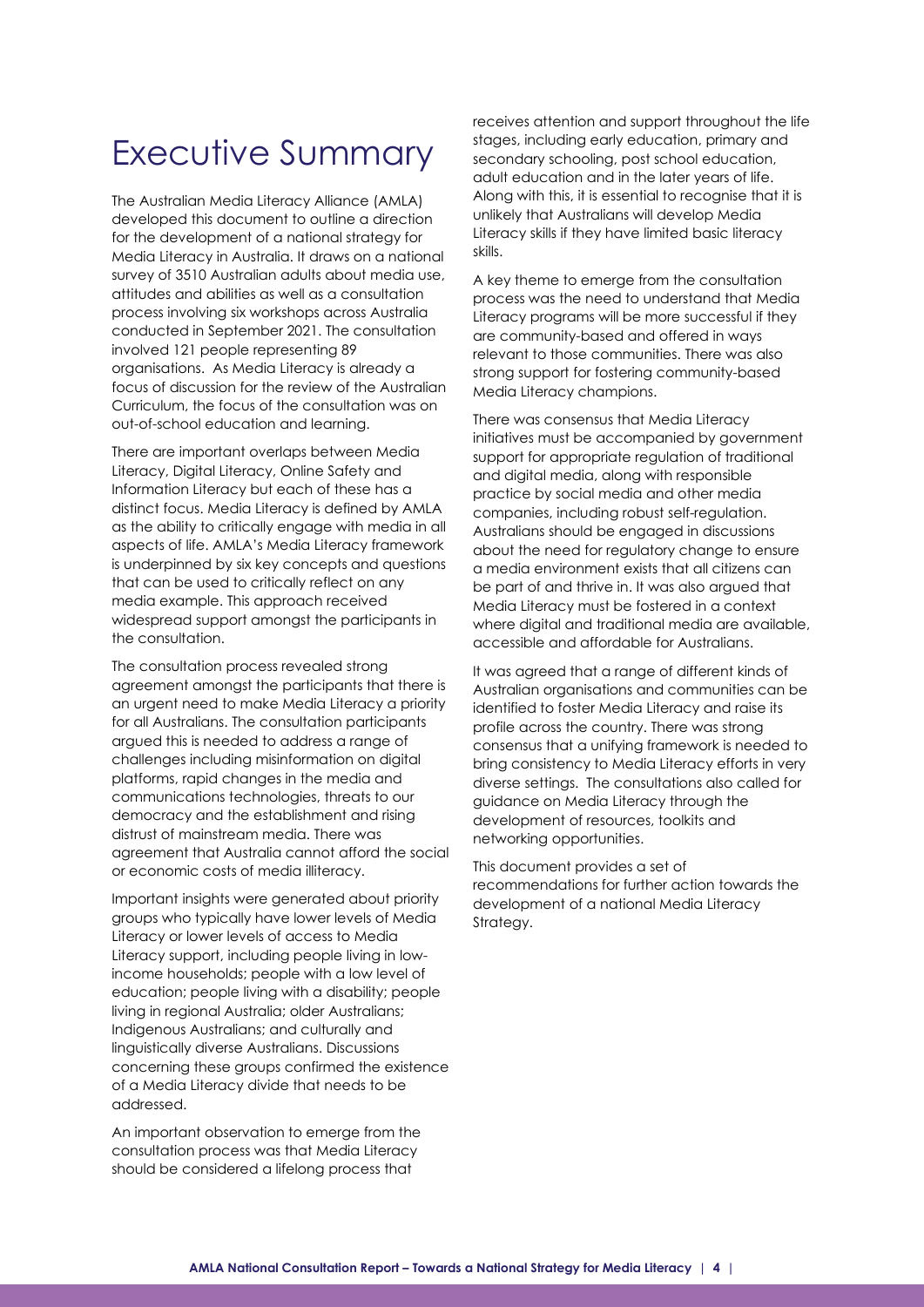## <span id="page-4-0"></span>Recommendations

AMLA makes the following recommendations for the development of a national strategy for Media Literacy (the strategy).

**Recommendation 1**: The Australian Government should commit to developing and appropriately resourcing a strategy for the development of Media Literacy across all life stages, enabling the engagement of all levels of government and community.

**Recommendation 2**: The development of the strategy should include consultation with a broader range of stakeholders than has been possible for this current consultation. In particular, there should be further consultation with Indigenous Australians and Culturally and Linguistically Diverse communities.

**Recommendation 3**: The strategy should consider how the Australian Media Literacy Alliance can be resourced to create evidence-based materials, training packages and educational experiences based on its framework and appropriate for use in community contexts throughout Australia.

**Recommendation 4**: The strategy should focus on how community organisations can access funding, resources and support to develop community-specific Media Literacy experiences relevant to the communities they are part of and support. This should be guided by evidencebased strategies and a shared impact evaluation framework which could be co-developed with AMLA to ensure measurable success.

**Recommendation 5**: The strategy should outline how priority groups can be funded and supported, in recognition that a national strategy will only be of use if it pays attention to the specific needs of each of the priority groups. In addition, all sectors of the Australian community should have access to Media Literacy support to address Australians' lack of confidence in their own media abilities.

**Recommendation 6:** The strategy should clearly acknowledge the relationship between Media Literacy, Online Safety, Digital Literacy, and Information Literacy to avoid duplication and identify synergies between these priorities. The links to national and state priorities for foundational literacy development should also be outlined.

**Recommendation 7**: The strategy should outline the relationship between Media Literacy education in schools and community-based Media Literacy education and how these both contribute to life-long Media Literacy development.

**Recommendation 8**: The strategy should outline the relationship between Media Literacy and the broader media and communications context in Australia, including telecommunications infrastructure and its impact on digital inclusion, national regulation and industry self-regulation (including technology company initiatives to support an inclusive and positive media experience for all Australians).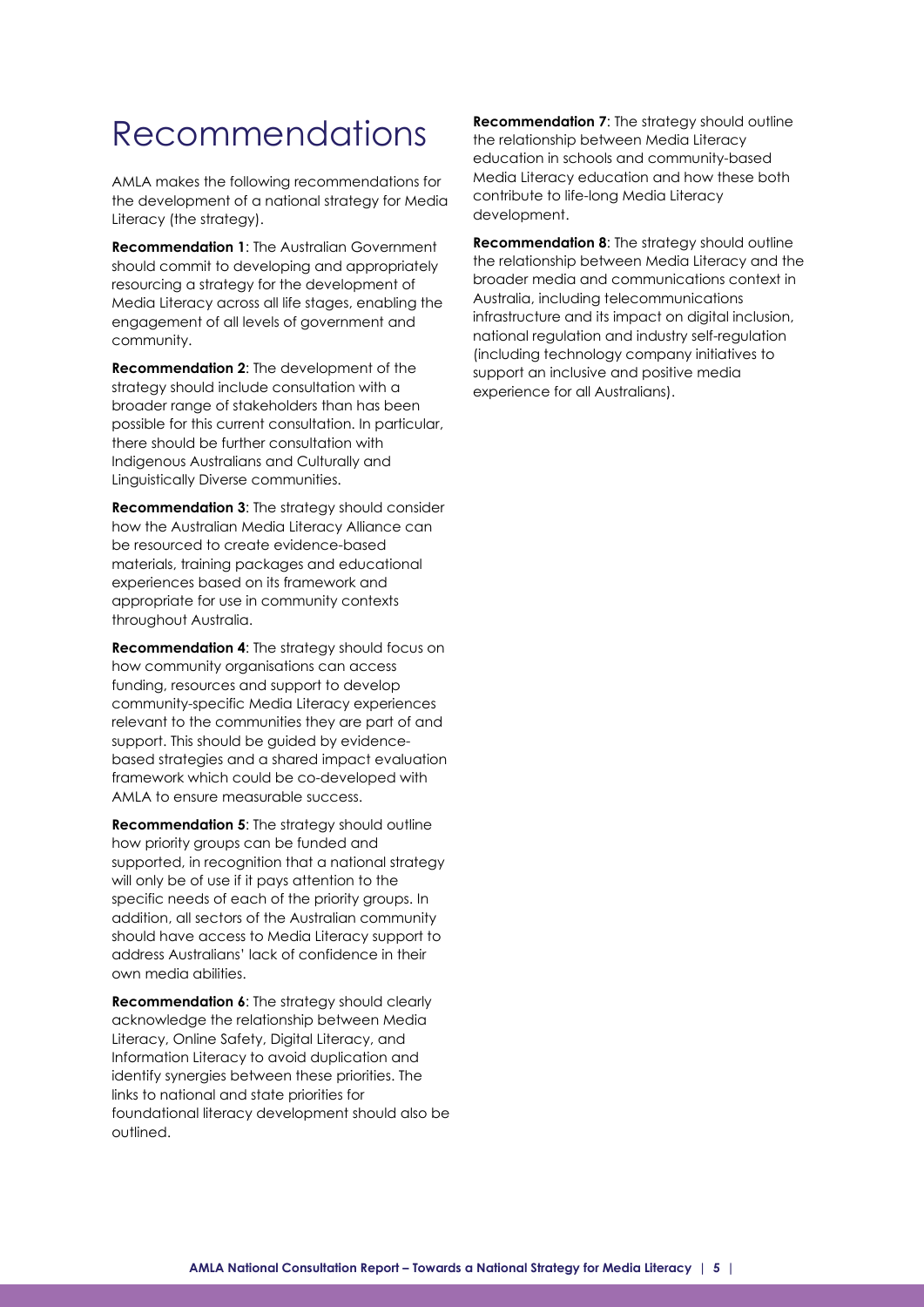# <span id="page-5-0"></span>1. Introduction: towards a national strategy for Media **Literacy**

This document outlines guiding principles for the development of a national Media Literacy strategy for Australia. Internationally, there is a great deal of focus on Media Literacy as a response to urgent issues such as misinformation and its impacts on democracy; the emergence of digital and social media as key players in our media and information systems; and implications of digital media for the maintenance of fair and equitable societies.

The 2021 *Australian Senate Inquiry Report Into Nationhood, National Identity and Democracy*  recommends that the Australian Government should work with the Australian Media Literacy Alliance, through a co-design process, to develop a national strategy to tackle fake news and misinformation. Prior to this inquiry, the Australian Competition and Consumer Commission (ACCC) *Digital Platforms Inquiry Final Report* (2019) recommended that 'a Government program be established to fund and certify non-government organisations for the delivery of digital media literacy resources and training' and that 'the Terms of Reference for the review of the Australian Curriculum scheduled for 2020 should include consideration of the approach to digital media literacy education in Australian schools'. The Australian Government has since accepted both recommendations<sup>[1](#page-5-1)</sup>.

This report draws on research into Media Literacy amongst young people<sup>2</sup> and adults<sup>3</sup>,<sup>[4](#page-5-4)</sup> in Australia, conducted as part of the Australian Media Literacy Alliance's (AMLA) aim to provide an evidence-based approach to Media Literacy.

To complement this research, AMLA hosted six workshop consultation events across Australia in September 2021 to gather insights from a range of organisations and agencies with an interest in promoting Media Literacy in Australia. The COVID-19 pandemic meant the events scheduled for Canberra, Sydney and Melbourne were conducted online while events in Brisbane, Hobart and Perth were conducted in person.

Through these six events, we were able to learn from the insights and experiences of 121 people, representing 89 organisations. The participants discussed the research findings of AMLA's [adult](https://apo.org.au/node/311802)  [media literacy survey,](https://apo.org.au/node/311802) shared their expertise and ideas, and together explored what is needed to accelerate the development and implementation of a national Media Literacy strategy for Australia. Specifically, the participants were asked to discuss:

- the case for seeking to improve Media Literacy and why it is worthy of the efforts of a diverse range of stakeholders
- the Media Literacy strengths and needs of different groups of people in Australia and the types of strategies and actions that are most needed to improve the Media Literacy of priority groups
- the organisations that could be involved in delivering Media Literacy programs to adults and to young people (outside of the school system)

Through these discussions, we identified several themes which inform the sections of this report. Most importantly, the workshops confirmed: 1) that the cost of media illiteracy is too high for us as a nation to fail to address; and 2) that the challenge of improving Media Literacy is too complex for individuals, families and communities to address themselves.

<span id="page-5-1"></span><sup>1</sup> See the Government response and implementation roadmap https://treasury.gov.au/publication/p2019-41708

<span id="page-5-2"></span><sup>2</sup> Notley, T., Dezuanni, M., Zhong, H.F. & Chambers, C. 2020, *News and Young Australians in 2020: How young people access, perceive and are affected by news media*, Research Report, Sydney, Western Sydney University and Queensland University of Technology

<span id="page-5-3"></span><sup>3</sup> Notley, T., Chambers, S., Park, S., Dezuanni, M. 2021, *Adult Media Literacy in Australia: Attitudes, Experiences and Needs*. Western Sydney University, Queensland University of Technology and University of Canberra.

<span id="page-5-4"></span><sup>4</sup> Park, S., Lee. J. Y., Atkinson, S and Su, J. (2021). *Media Literacy in Australia: A Qualitative Study*. Canberra: News & Media Research Centre, University of Canberra.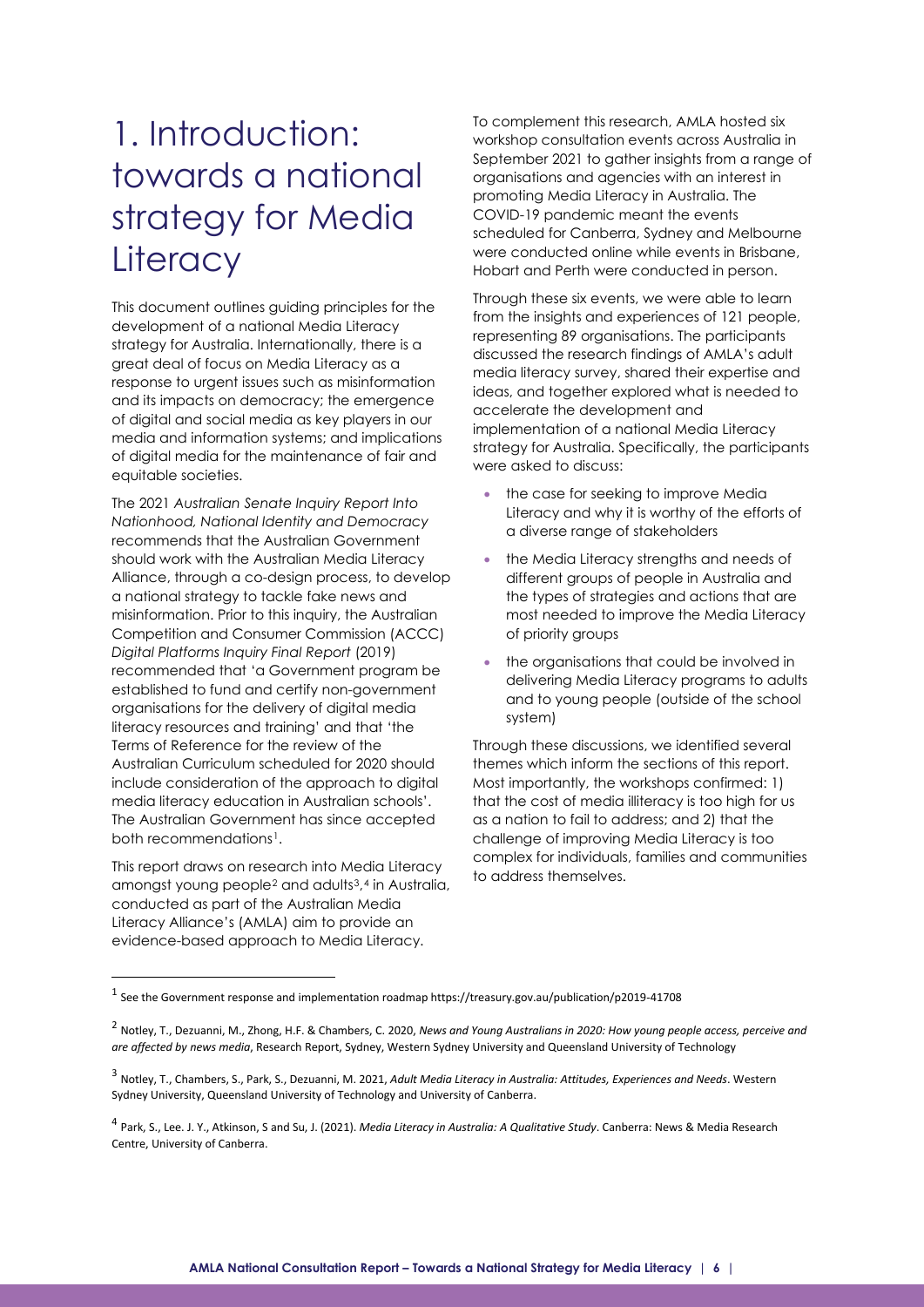An ongoing, comprehensive and coherent national strategy for Media Literacy in Australia is required to deliver Media Literacy opportunities that will appeal to, and be appropriate for, diverse groups and communities. This must not entail a 'quick fix' involving short-term, fragmented projects. Rather we need a coordinated, informed and networked approach to Media Literacy that starts by identifying all major stakeholders and a set of needs and aspirations. AMLA's aim is for Australian governments at local, state and federal levels; industry; and the not-for-profit sector to use these insights and perspectives to contribute to a national strategy for Media Literacy.

# <span id="page-6-0"></span>2. Defining Media **Literacy**

Media Literacy has existed as a concept in Australia and internationally for several decades and has historically been applied to media such as print media, film, television and advertising, well before the emergence of digital media and digital technologies.

Media Literacy is essential for effective, ethical and safe media engagement. It refers to the ability to create, use and share media and to critically reflect on this engagement. Media Literacy is now widely recognised as a form of literacy that is essential for full participation in society. As outlined in section 5 below, Media Literacy needs to build on foundational literacy and numeracy skills, including basic reading and writing skills.

AMLA defines Media Literacy as the ability to critically engage with media in all aspects of life. A person who is 'critical' from a Media Literacy perspective:

- Reflects on their own and others' engagement with media;
- Is curious about and enquires into how media are made;
- Understands techniques used to create and communicate with media; and
- Understands the different ways media influence and impact society.

Media Literacy complements Digital Literacy, Information Literacy and Online Safety knowledge and skills – and all four are required for successful and safe participation in a digital

world. Figure 1 below shows the close connection between these four types of knowledge and skills. In any one situation, one or more of these areas may require more emphasis or may be more pronounced. Importantly, though, they should work in concert with each other.



*Figure 1: The interconnections between Media Literacy, Digital Literacy, Information Literacy and Online Safety.*

'Should we be aligning media and digital literacy strategies more? We know a lot about digital literacy access and skills through the ADII (Australian Digital Inclusion Index) report.'

*Tasmanian participant*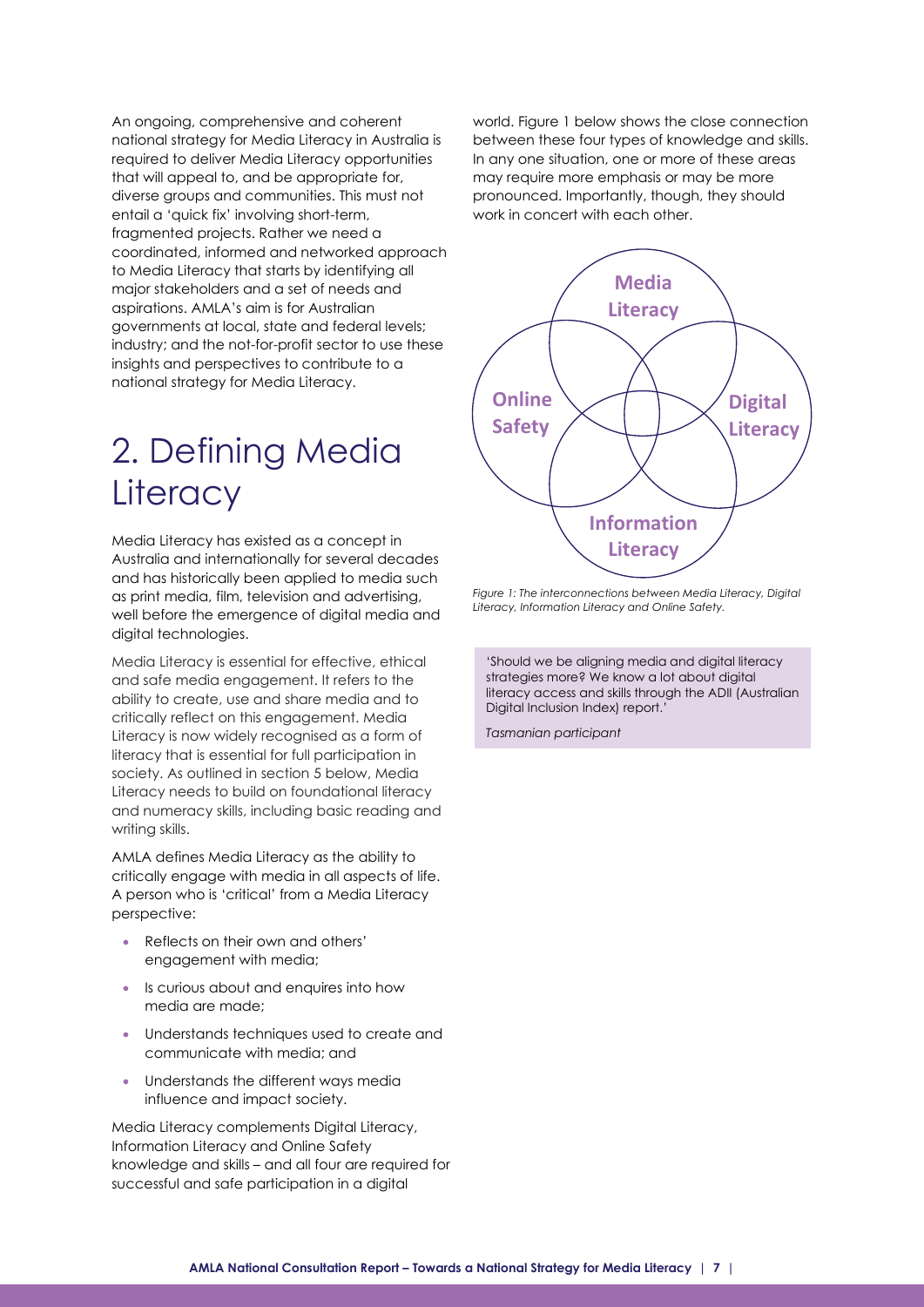| Type of knowledge and skill                                                                                                                   | Applied to the example of Facebook                                                                                                                                                                                                                                                                                                                                                                                                                                                                                                                                                                                                     |  |
|-----------------------------------------------------------------------------------------------------------------------------------------------|----------------------------------------------------------------------------------------------------------------------------------------------------------------------------------------------------------------------------------------------------------------------------------------------------------------------------------------------------------------------------------------------------------------------------------------------------------------------------------------------------------------------------------------------------------------------------------------------------------------------------------------|--|
| Digital Literacy focuses on the<br>skills and knowledge required to<br>access and use digital<br>technologies.                                | A Digital Literacy perspective would look at the skills and<br>knowledge required to access and successfully use Facebook to<br>connect to people, post information about ourselves (including<br>images), access the Facebook Marketplace and so on.                                                                                                                                                                                                                                                                                                                                                                                  |  |
| Information Literacy is the ability<br>to independently locate,<br>evaluate, and use information.                                             | An Information Literacy perspective would consider which<br>available information on Facebook is of a high standard and<br>how credible it is. This includes knowing where high quality<br>information can be found on the platform, how its quality can<br>be judged and how it can be used for specific purposes.                                                                                                                                                                                                                                                                                                                    |  |
| Online Safety focuses on issues<br>such as online hate and abuse.<br>bullying, the protection of<br>personal information and online<br>scams. | An Online Safety perspective would focus on issues such as<br>online hate speech and abuse on Facebook, bullying on the<br>platform, the protection of personal information, and online<br>scams that may be encountered on Facebook.                                                                                                                                                                                                                                                                                                                                                                                                  |  |
| Media Literacy encourages<br>people to ask critical questions<br>about the media using a set of six<br>concepts.                              | A Media Literacy perspective would ask critical questions about<br>Facebook, such as:<br>How can we identify misinformation? How do we know if<br>we can trust a source of information?<br>How are people and places portrayed in particular<br>$\bullet$<br>Facebook groups?<br>How can we make sure local Facebook groups are fair and<br>ethical?<br>We would also ask other questions based on the six 'key<br>concepts' outlined below. Importantly, these critical questions<br>can be asked while accessing information, making and sharing<br>content (such as social media posts), or when sharing other<br>people's content. |  |

For any example of media (an advertisement, a news story, a film or television program, a YouTube video, video game or a social media post), we can ask questions based on **six key concepts**, listed on the right. Importantly, these concepts can be used in many situations, depending on the context, purpose and desired outcome. In addition, they can be applied in both media production and consumption contexts. That is, media producers (including everyday social media participants) can ask themselves versions of these questions to reflect on the media they are producing for other people to consume. Asking these questions is a crucial step to becoming media literate.

- **Institutions**: who made this media and why did they make it?
- **Audiences**: who was this media made for and how are they likely to respond to it?
- **Representations**: how are people, places or ideas portrayed in this media, and what are the impacts of this?
- **Technologies**: what technology was used to produce, access and circulate this media? Does the technology gather personal data from users?
- **Languages**: how does this media communicate using image, sounds and written text?
- **Relationships**: what kind of relationships are being fostered through the distribution and use of this media?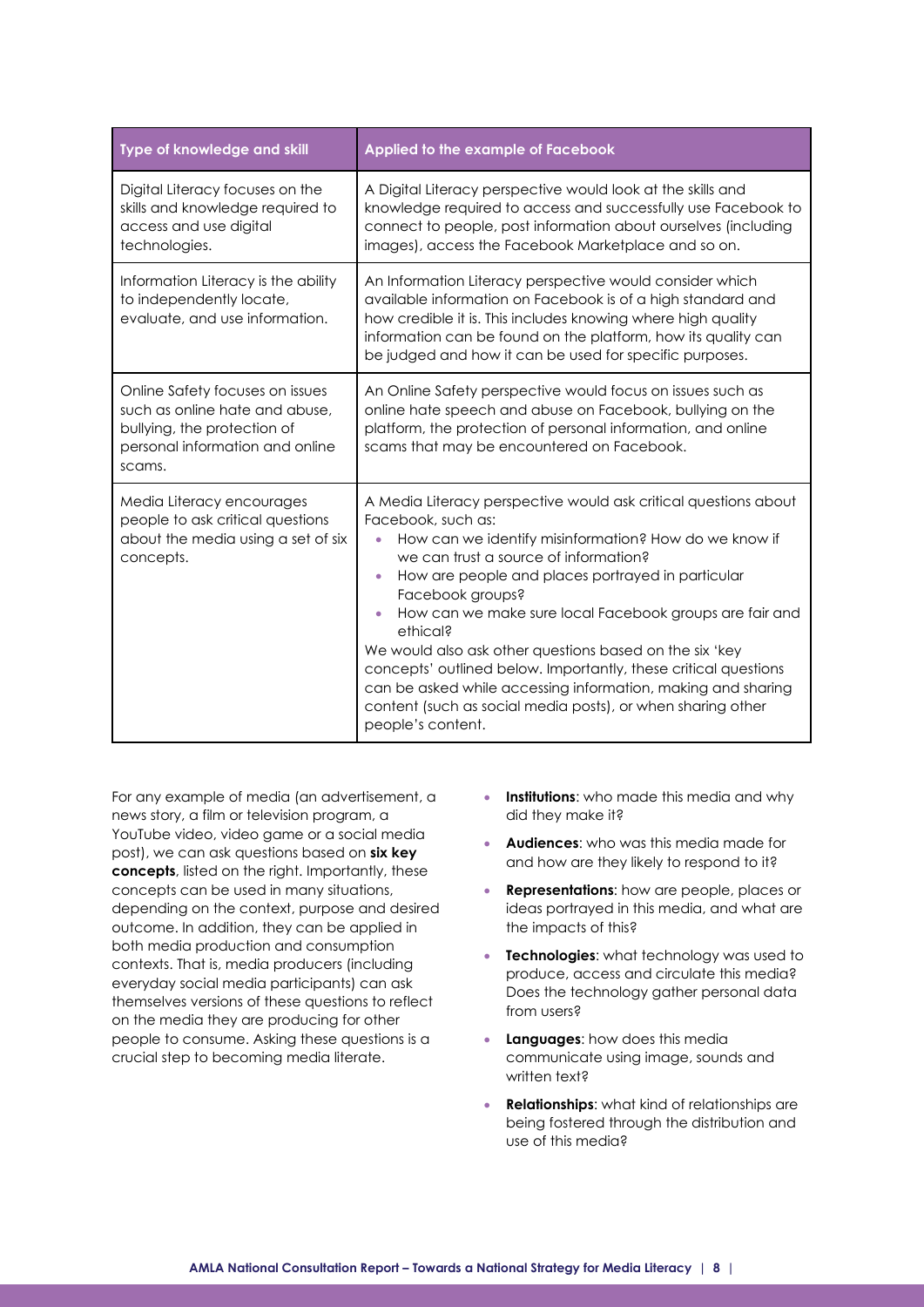These questions will have very different answers, depending on the media example, but asking and answering them forms the basis for more successful media experiences and the development of Media Literacy. The questions can be asked during the process of consuming, sharing or creating media. They can also be integrated as part of any Digital Literacy, Information Literacy or Online Safety learning programs.

A key concepts approach avoids giving learners step-by-step 'checklists', an approach many information and news literacy activities have used. A checklist approach tends to tell learners what to do, step-by-step, in a normative way, often by providing a list of things they should avoid or should not do. Instead, a core concepts approach supports learners to ask critical questions in a more holistic way about media production and engagement, regardless of the context, to ensure they are making informed decisions. Each key concept becomes a lens through which to think critically about the media from a different perspective.

### Media Literacy for both news and information and entertainment media

Importantly, the key concepts and associated questions can be used in many different contexts. AMLA suggests that it is just as important for Australians to develop a critical orientation towards entertainment media as it is to think critically about news and information. For instance, while it is important to be able to factcheck news and information and to identify and reject misinformation, it is also important to be able to identify gender and race stereotypes in the media. The *Adult Media Literacy In Australia* survey and report shows that adult Australians strongly believe that entertainment media play an important role in shaping their understanding of themselves and the world around them. The flexibility of the key concepts approach allows the development of knowledge and skills in relation to any media experience.

### Use of the term 'Media Literacy' in community contexts

The workshop participants told us that although Media Literacy is an important framework for responding to media, the use of the term itself might not always be useful in community

contexts. They suggested that Media Literacy is an unfamiliar term and that community members might not be attracted to programs and activities promoted via the term.

'Media Literacy sounds so formal - what else can it look and sound like, that speaks to different people?'

*Victorian participant, Museum sector*

Many participants argued that existing community arts, youth arts, technology programs and so on provide an opportunity to include Media Literacy activities, without the specific use of the term 'Media Literacy'. In addition, participants argued that even where new activities are developed in new contexts, they may implement robust Media Literacy activities without specific use of the term.

'[It is] important to define Media Literacy through what it empowers communities to do (e.g. having a voice in democracy, upsetting power structures in information media), rather than through the pitfalls we need to learn to avoid (misinformation, fake news).'

*New South Wales participant, Community services organisation*

#### Delivering Media Literacy

Along with the feedback that Media Literacy should be relevant and accessible to communities, participants argued that Media Literacy programs should be delivered in fun and engaging ways that connect to community members' passions and interests. There was feedback that while the Media Literacy concepts and associated questions provide an important structure for Media Literacy, they are unlikely to engage participants. For this reason, resources and toolkits developed to support Media Literacy efforts should emphasise opportunities for engaging and enjoyable experiences.

'No matter where you live, or who you are, Australians should have high levels of Media Literacy enabling them to participate in society in an informed, productive and joyous way.'

Queensland participant, Community services sector

'[We need] a purposeful, adaptable, engaging campaign that harnesses people's interest in seeking information out (and being wary of authenticity!) into a personal toolkit that helps them navigate this very complex world'.

*Tasmanian participant*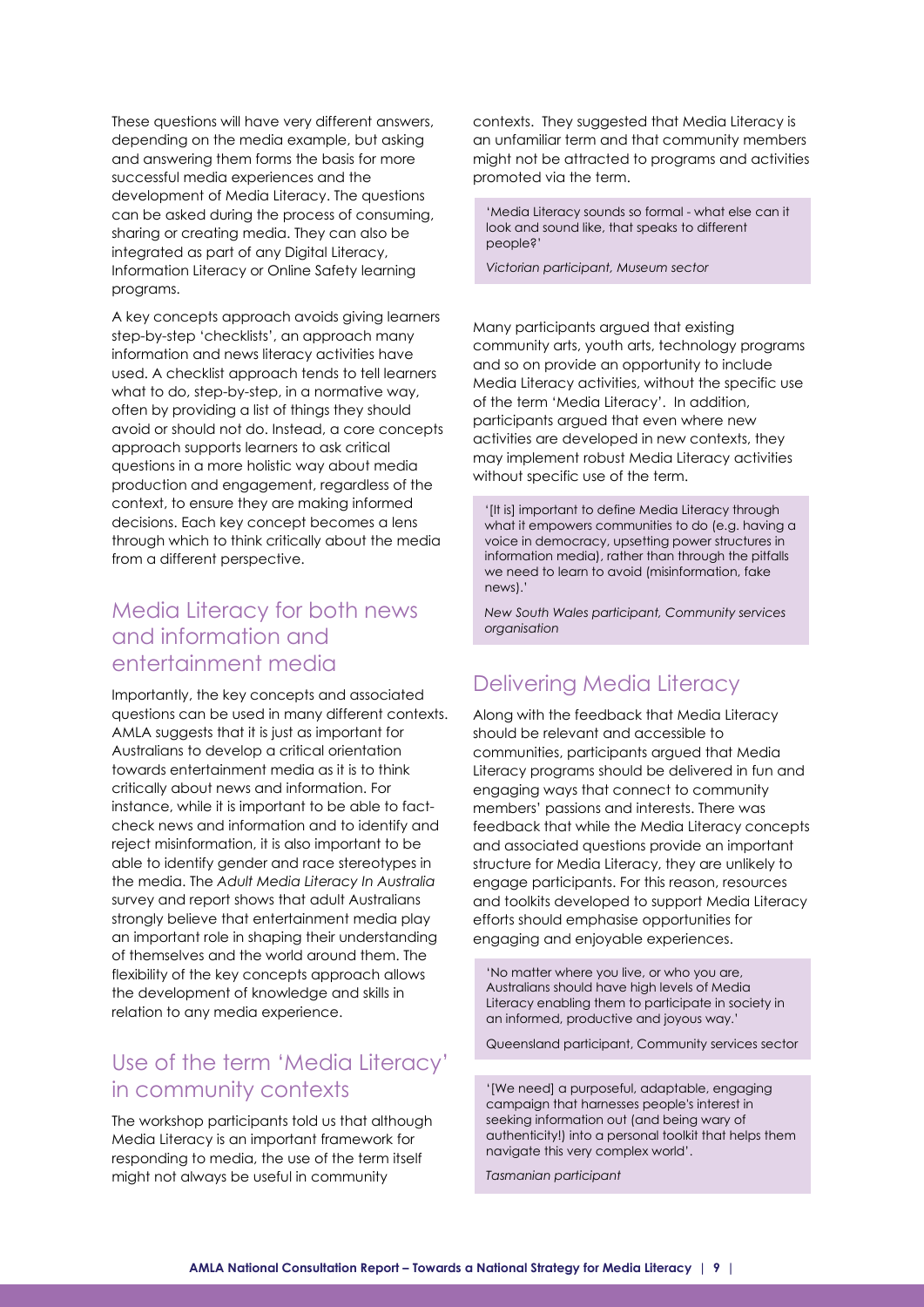# <span id="page-9-0"></span>3. The benefits of a media literate society

### Responding to rapid media, technological and ecological change

One of the key messages emerging from our consultation workshops was a desire to recognise the benefits of a media literate society. There was strong agreement that Media Literacy was not just important for individuals, but also for society as a whole. For instance, we know that healthy democracies allow the free and open exchange of ideas and debate. The internet and associated online and mobile platforms have, however, irrevocably changed how people receive and share information. News and information is now delivered through multiple channels and is rewritten and re-posted with multiple authors and consumers along the way. It is produced and circulated across a rapidly evolving 24-hour cycle, often as events evolve, leaving little time for producers, let alone audiences to check sources, claims or opinions. Many workshop participants suggested that in recent years there has been an erosion not only in civic discussion, but also in the ability of the 'mainstream' media to garner the trust of community members.

'It's important to understand the ways Media Literacy can improve the daily lives of all Australians but not just through education on misinformation but for civic engagement and empowerment'.

*Victorian participant, Media organisation*

'Trust and relationships matter…capacity or capability isn't just on the 'consumer' side. There are lots of great organisations creating media and promoting Media Literacy, and relationship building is fundamental to trust across communities'.

*Australian Capital Territory participant, Higher education sector*

'…All aspects of society, whether consumers of the media or producers of the media and government, have a responsibility to discern which [media and misinformation] impacts the overall health and wellbeing of our society'.

*New South Wales participant, Community organisation*

Society also benefits from Media Literacy when the power of digital media can be used to keep citizens informed in times of crisis. Many of our participants argued that we are living through a period of rapid ecological change due to climate change and that we will experience increasingly volatile weather conditions with more regular impacts on our communities. As a result of such changes, it is important to have a wellinformed society who can access trusted information and respond appropriately to poor quality information and media content which seeks to cause harm. Participants reflected on the role of traditional news media during the COVID-19 crisis, noting that trust in media cannot be developed during a crisis, but must be established over time.

The benefits of acquiring Media Literacy are also important on an individual level. We all use media in our daily lives for information, entertainment, and to communicate with others. Used effectively and well, digital media allow us to communicate in unprecedented ways, enhance our learning and educational opportunities, create new kinds of business opportunities, and stay connected with family and friends.

'It's also about people's confidence in their own ability to find information and participate, and the impact that confidence can have on people and communities. I like that concept of 'agency''.

*New South Wales participant, Community organisation*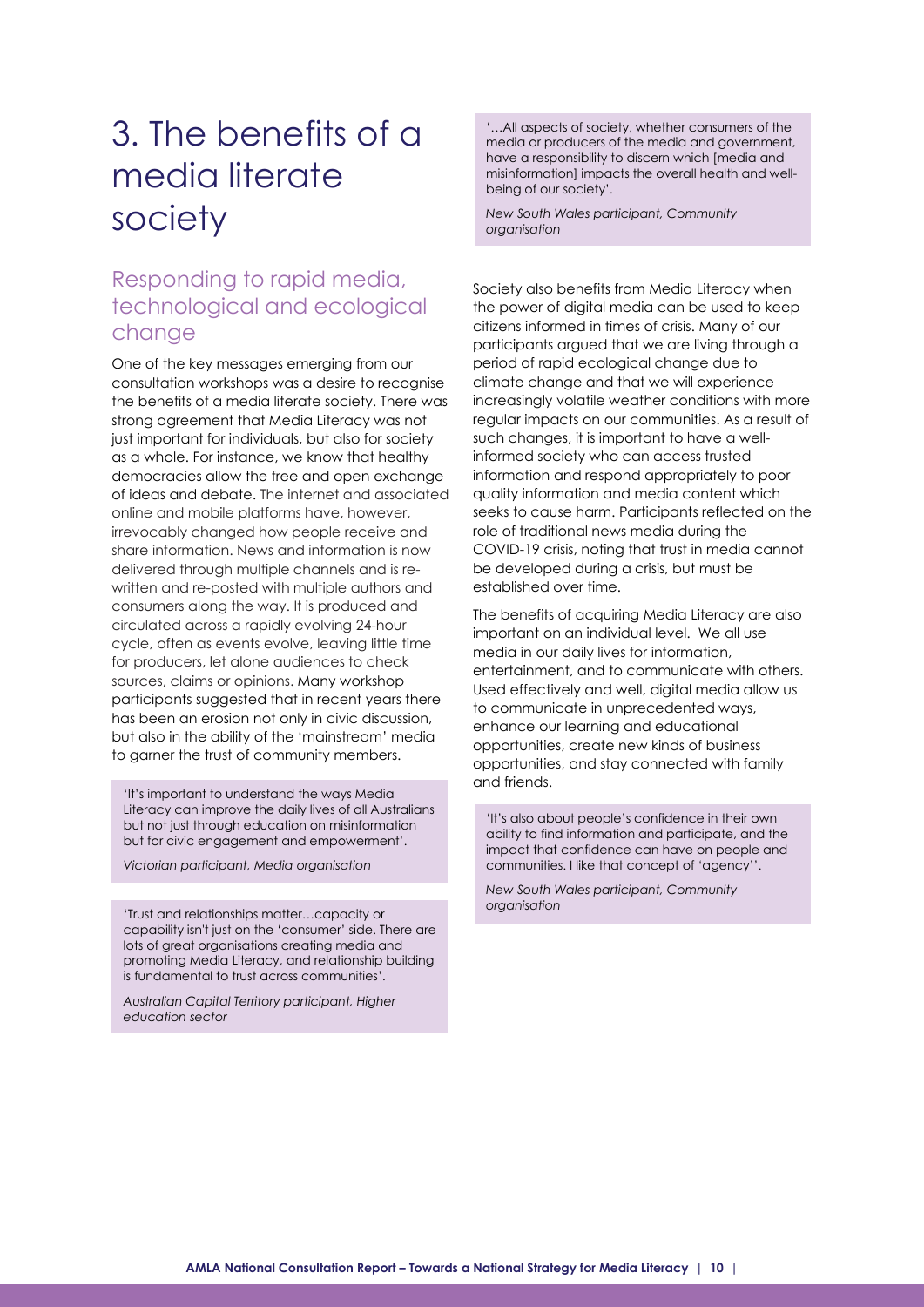### The costs of media illiteracy

The corollary of the benefits of having a media literate society are the social and economic costs associated with low levels of Media Literacy. Our participants emphasised that there are individual and societal costs, including an economic cost that is yet to be determined.

We know from the *Adult Media Literacy In Australia* report that there is a close association between low levels of Media Literacy and disadvantage. This is outlined in greater detail in section 4. The survey results suggest that low levels of Media Literacy compound disadvantage for 'at risk' groups who have less confidence in using media to enhance their lives. The emergence of digital media has resulted in some individuals being left behind. Despite the rapid growth in media technology uptake and use over the past 10 years, it appears from our research that<sup>[5](#page-10-0)</sup> Media Literacy has not increased at a rate to keep up with sophisticated changes. This means citizens have been either left to learn on their own, or face increasing levels of social, cultural and economic exclusion or threats to their livelihood.

The consultation participants pointed out that Australia has been challenged by misinformation and the spread of conspiracy theories on social media platforms during crises such as the 2019/2020 bushfire season and during the COVID-19 pandemic. Australian research<sup>[6](#page-10-1)</sup> shows that misinformation was widely disseminated during these events. There is evidence<sup>[7](#page-10-2)</sup> that this has had an impact on vaccination rates in response to COVID-19; extending lockdowns in some circumstances.

'I think it's important to equip Australians to adequately fact-check and define and decode misinformation. The political and democratic implications of a more media literate population are huge'.

*Victorian participant, Community organisation*

There is also a genuine concern about how 'bad actors' and conspiracy groups have hijacked the promotion of 'critical thinking' for nefarious purposes. Some groups accuse the mainstream media of producing 'fake news' and suggest that citizens should question everything they are being told, including scientific information about vaccinations, telecommunications infrastructure such as 5G, and climate science. AMLA strongly rejects examples of anti-science approaches driven by bias and often instigated by a desire to manipulate the truth rather than encourage critical thinking.

'People may think they are promoting Media Literacy but are actually falling into disinformation e.g. anti-vaxxers on Facebook claiming to "question everything'.

*Western Australia participant, Higher education sector*

Some of the participants suggested that it would be beneficial to measure the fiscal implications of low levels of Media Literacy in Australia. Beyond the financial impacts that can result from disinformation during a pandemic and other crises, there are further economic impacts resulting from low levels of Media Literacy in Australia. For instance, a successful response to online scams requires both Online Safety and Media Literacy skills and knowledge. Many scams use sophisticated media techniques in an attempt to confuse or misguide consumers or small business operators. Numerous similar examples may be factored into the cost of media illiteracy for Australian society.

'Media Literacy is important for the functioning of our community and democracy. While a more media literate community benefits us all, we also need to be aware of the ways poor media literacy is leveraged by certain groups'.

*Western Australia participant, Higher education sector*

<span id="page-10-0"></span><sup>5</sup> Notley, T., Chambers, S., Park, S., Dezuanni, M. 2021, *Adult Media Literacy in Australia: Attitudes, Experiences and Needs*. Western Sydney University, Queensland University of Technology and University of Canberra.

<span id="page-10-1"></span> $6$  Keller, Tobias, Graham, Timothy, Angus, Dan, & Bruns, Axel (2020) #ARSONEMERGENCY: Climate change disinformation during the [Australian bushfire season 2019-2020.](https://eprints.qut.edu.au/209942/) In *Selected Papers in Internet Research 2020: Research from the 21st Annual Conference of the Association of Internet Researchers.* Association of Internet Researchers (AoIR), United States of America.

<span id="page-10-2"></span><sup>7</sup> Graham, Timothy, Bruns, Axel, Zhu, Guangnan, & Campbell, Rod (2020) *Like a virus: [The coordinated spread of Coronavirus](https://eprints.qut.edu.au/202960/)  [disinformation.](https://eprints.qut.edu.au/202960/)* The Australia Institute, Canberra, A.C.T.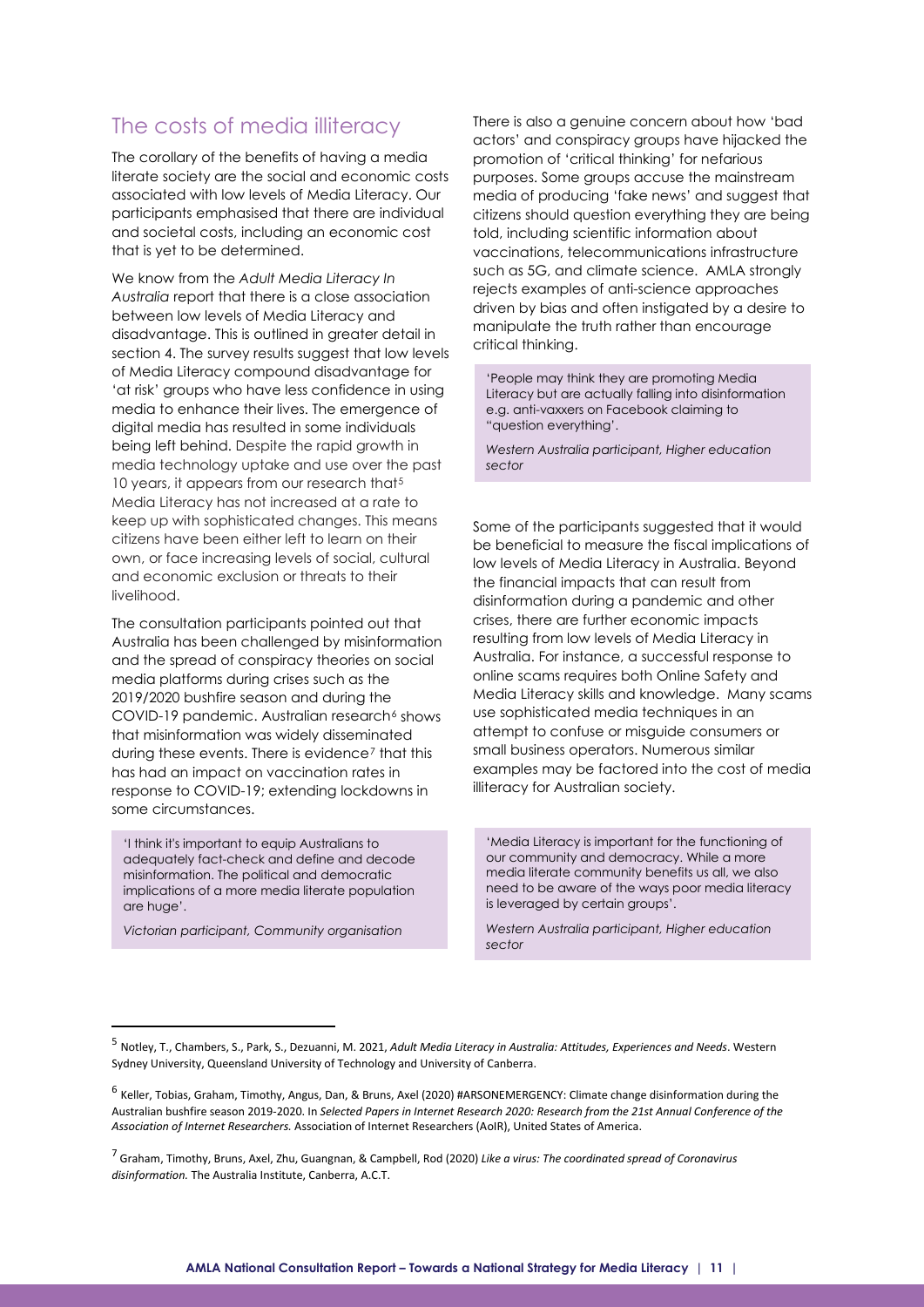# <span id="page-11-0"></span>4. Priority groups and barriers to Media Literacy

In November and December 2020 AMLA supported the design of [a national survey of adult](https://apo.org.au/node/311802)  [media literacy.](https://apo.org.au/node/311802) The research team surveyed a sample of 3,510 adult Australians to understand the different types of media they use, the value they place on different media activities, their confidence in their own media abilities and their access to Media Literacy support. This included two additional samples, comprised of two minority population groups that are often underrepresented in surveys: Australians whose first language is not English and Indigenous Australians. For the former group, the survey was offered in the five languages most widely spoken in Australia.

We encourage those with an interest in Media Literacy in Australia to read the report on the survey's findings to gain further insight into the 'state of play' for adult media use and Media Literacy as of late 2020. For this report, three of the survey's key findings are most notable:

- The majority of Australians aged 18 and over report having a low level of confidence in their media abilities. We asked respondents to imagine that a friend needs help with 12 different types of media tasks (examples included 'Find information they need online', 'Take different types of shots when taking photographs or videos', 'Choose an appropriate video game for their eight year old child'). Overall, less than 50% of Australians feel confident about their ability to perform 10 of the 12 media abilities we listed.
- Almost half of Australians said they have either no support (30%) or only one source of support (17%) to assist them with their media participation.
- Australians who experience disadvantage have much less confidence and fewer sources of support than more advantaged Australians, as outlined in the priority groups below.

The survey results indicate that the following groups should be considered priority groups for Media Literacy interventions. These results also

'rang true' to the participants in our consultation workshops, as indicated in the quotations below.

#### **People living in low-income households**

People living in low-income households are more than twice as likely (43%) to have **low overall confidence in their own media ability** when compared to those living in high-income households (21%). The largest gaps in confidence are in relation to their ability to '*Find information they need online (e.g. health, information, finding a job)*' and to '*Make a decision about what information to share online*'. At the same time, this low-income group is **less likely to report that help was available to them when they had difficulty using media** (33%) when compared to those from high-income households (42%).

'It is critical to empower under-represented communities to tell their own stories/ curate their own narratives'.

*New South Wales participant, Arts community organisation*

#### **People with a low level of education**

Of the adults surveyed who did not complete secondary school, over half (56%) have a **low overall confidence in their own media ability**, compared to just 24% of those with a tertiary degree. The largest gaps are for tasks such as '*Finding information they need online'*, '*Deciding what information to share online'* and '*Checking if information they found online is true'*. When it comes to finding help, people with a low level of education **have access to fewer sources of support** and are significantly less likely to use online sources of support than the general population.

'I'm interested in strategies to provide media literacy understanding to those groups that are resistant and untrusting of education. Equity for me is important and these groups/individuals are the ones that are more at risk of abuse and being taken advantage of.'

*Victorian participant, Media education organisation*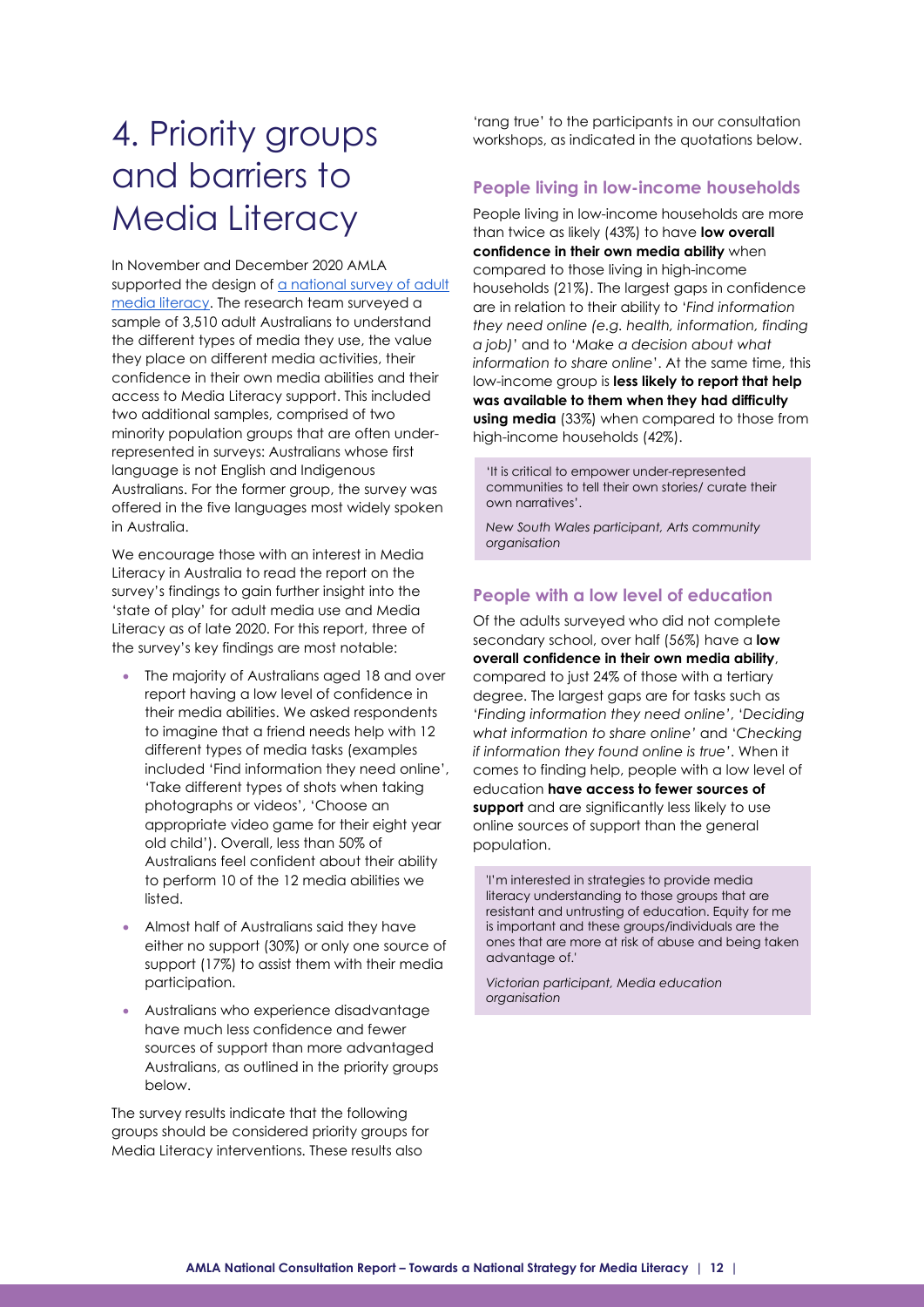#### **People living with a disability**

People who have a long-term health condition or impairment that limits their everyday activities are **more likely to have a low overall confidence in their own media ability** (48%) when compared to people without any such impairment (33%). This group is also **more likely to have had no sources of support in helping them use media** throughout their lives and to report that help is not available when they get 'stuck' using media.

'People with a disability need to be given the tools to not just engage with media and online content, but to see themselves authentically represented within it, so that they are empowered to have a critical, active and socially engaged voice'.

*New South Wales participant, Social services sector*

#### **People living in regional Australia**

People living in regional areas are **more likely to have lower overall confidence in their own media ability** (41%) when compared to those living in metropolitan areas (34%). This gap is most pronounced when it comes to people's confidence to '*Understand social media data collection policies'* and '*Checking if a website can be trusted'*. Despite having lower overall levels of confidence, regional Australians are also more likely to believe that they do not need any help when using media. Compared to the general population, they also **have less access to support with their media use from friends and family.**

'Particularly working with regional communities, it needs to be joyous, fun and event-based. Lots of regional communities are struggling with young people moving away, older people having to move to bigger regional centres or metropolitan ones to access health/education services, so celebrating the community that is there is crucial.'

*Australian Capital Territory participant, Media organisation*

#### **Older Australians**

Less than 7% of Australians aged over 74 have a high level of confidence in their own media abilities, with **younger Australians almost five times more likely to be highly confident in their use of media**. Senior Australians' media confidence is particularly low in activities such as '*Managing privacy settings'* and '*Finding information they need online'*. When it comes to accessing help, Senior Australians are more likely to turn to friends and family but still **have access to fewer overall sources of support than younger Australians.**

'Information is moving to a for-profit model, and seniors are not perceived to be a significant economic force and, as a result, are not given a voice unless this is the result of a deliberate effort'.

*Victorian participant*

#### **Indigenous Australians**

In our research, no differences emerged between Indigenous and non-Indigenous Australians when it came to the level of confidence in their own media abilities. This may be influenced by the survey sample of Indigenous Australians overall having a higher level of education and income than is representative of the Indigenous population. This finding warrants further investigation since it does not align with other research into Indigenous media and digital literacy, for instance data available in the Australian Digital Inclusion Index. When it comes to support for engaging with media, our findings do suggest that **Indigenous Australians are more likely to report that help with media is not available to them when they need it**. They also have a much greater awareness of their need for help, with just 6% reporting that they '*Don't need help*' compared to 16% of Australia's non-Indigenous population.

'Media Literacy for Indigenous communities is really about tackling disadvantage, giving people opportunities to access information so that they are able to get out of the situation they are in. We are dealing with very remote and regional people. Sometimes they don't even have the infrastructure to get that information. So being media literate is very important for them.'

*Victorian participant, media organisation*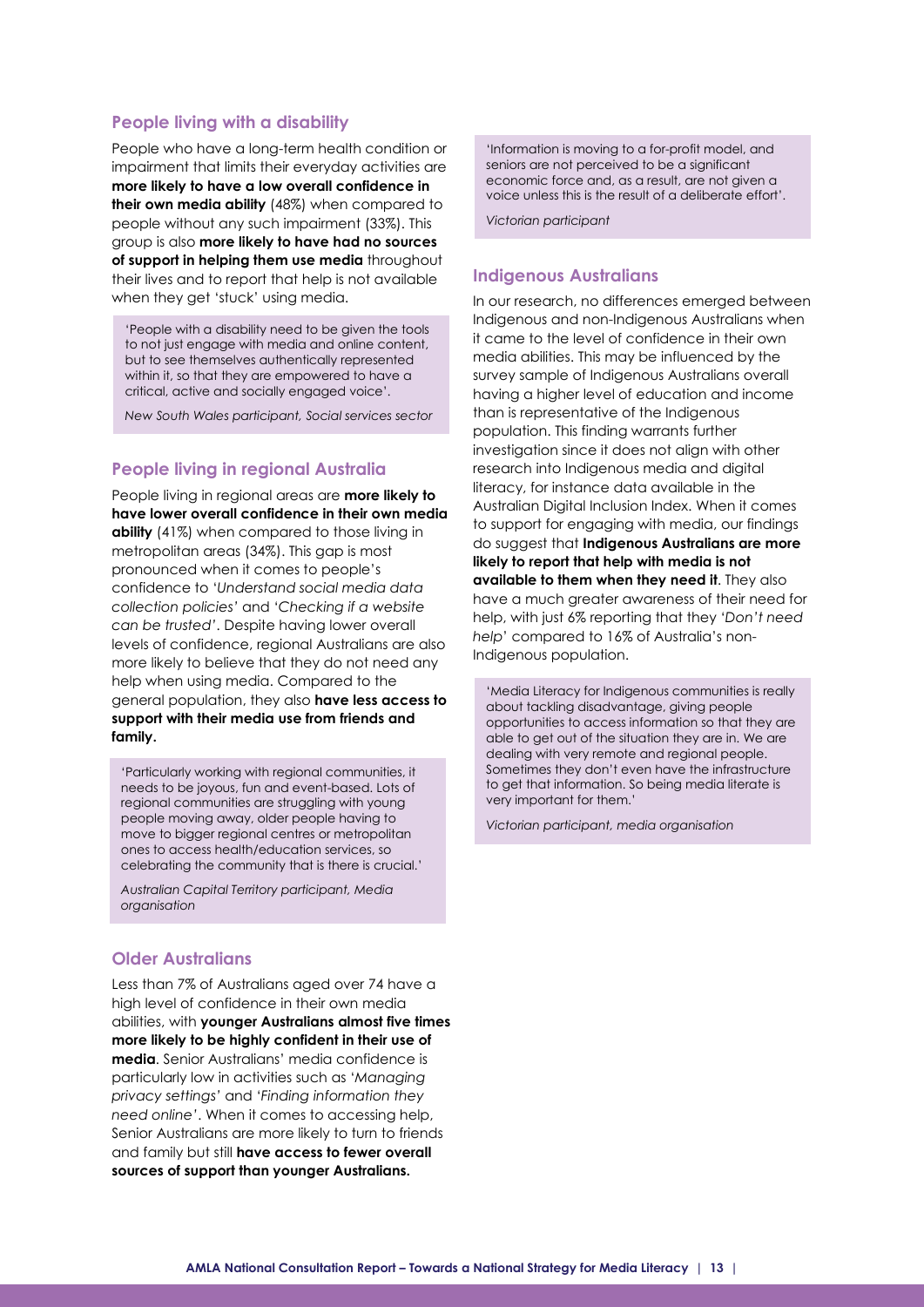#### **Culturally and Linguistically Diverse Australians**

Culturally and Linguistically Diverse Australians represent a wide range of socio-economic backgrounds with significant variation in the barriers they face to full participation in society[8.](#page-13-0) While our survey shows that this group overall have higher levels of confidence in their own media abilities than the general population (both for younger and older age groups), this likely reflects the non-representative nature of the sample in the research and may well mask significant areas of need for specific groups (for example, for those people not fluent in English; low-income households; or new migrants or refugees). However, we do find that this diverse group are more likely to encounter offensive content on social media and are also more likely to take action to respond to offensive content than people who do not identify as Culturally and Linguistically Diverse. Overall, this group has lower levels of confidence in their ability to understand social media data collection policies and to create media. When they get 'stuck' using media, this group are more likely to have access to support and are more likely to rely on friends/family or online sources than non-Culturally and Linguistically Diverse adults.

'We need to clearly and comprehensively map the cultural infrastructure of the [culturally and linguistically] diverse communities, particularly lowincome and low-education communities to understand the methods we can use to develop the strategy.'

*New South Wales participant, Higher education sector*

### Overcoming the 'Media Literacy divide'

The priority groups outlined above, with the exception of Culturally and Linguistically Diverse Australians, have all been identified in the Australian Digital Inclusion Index[9](#page-13-1) as being disadvantaged across the three indicators of Access, Affordability and Ability in relation to digital inclusion – they are on the 'wrong side' of the digital divide. These groups experience a lack of access to digital technologies (internet connections and devices such as computers and there is a need to address Australia's 'Media Literacy divide' along with the 'digital divide'

hand held devices); they spend a disproportionate amount of their income on being connected and accessing technology; and they have less confidence in their digital skills.

During the consultation workshops, many participants mentioned issues of digital inclusion hand-in-hand with Media Literacy challenges. They noted that Australians without basic connectivity, such as an internet connection and/or access to devices, were unlikely to develop the Media Literacy knowledge and skills required to fully participate in society. From this perspective, there is a need to address Australia's 'Media Literacy divide' along with the 'digital divide'.

'The need for equitable access to support in Media Literacy is both critical and challenging. Those who need it most are perhaps the very people who have the most deficit accessing it and even being aware of its value'.

*Western Australia participant*

Importantly, AMLA believes the Media Literacy of all Australians should be enhanced. After all, in the national survey of adult Australians, it was not just the priority groups who lacked confidence in their media abilities. However, there is an urgent need to address the needs of those who are most disadvantaged. As outlined in section 6 below, it is also important to consider separate plans for priority groups. A strong message relayed in the consultation was that a national strategy will only be of use if it pays attention to the specific needs of each of the priority groups.

<span id="page-13-0"></span><sup>8</sup> Park, S., Lee. J. Y., Atkinson, S and Su, J. (2021). Media Literacy in Australia: A Qualitative Study. Canberra: News & Media Research Centre, University of Canberra.

<span id="page-13-1"></span><sup>9</sup> Thomas, J, Barraket, J, Wilson, CK, Holcombe-James, I, Kennedy, J, Rennie, E, Ewing, S, MacDonald, T, 2020, Measuring Australia's Digital Divide: The Australian Digital Inclusion Index 2020, RMIT and Swinburne University of Technology, Melbourne, for Telstra.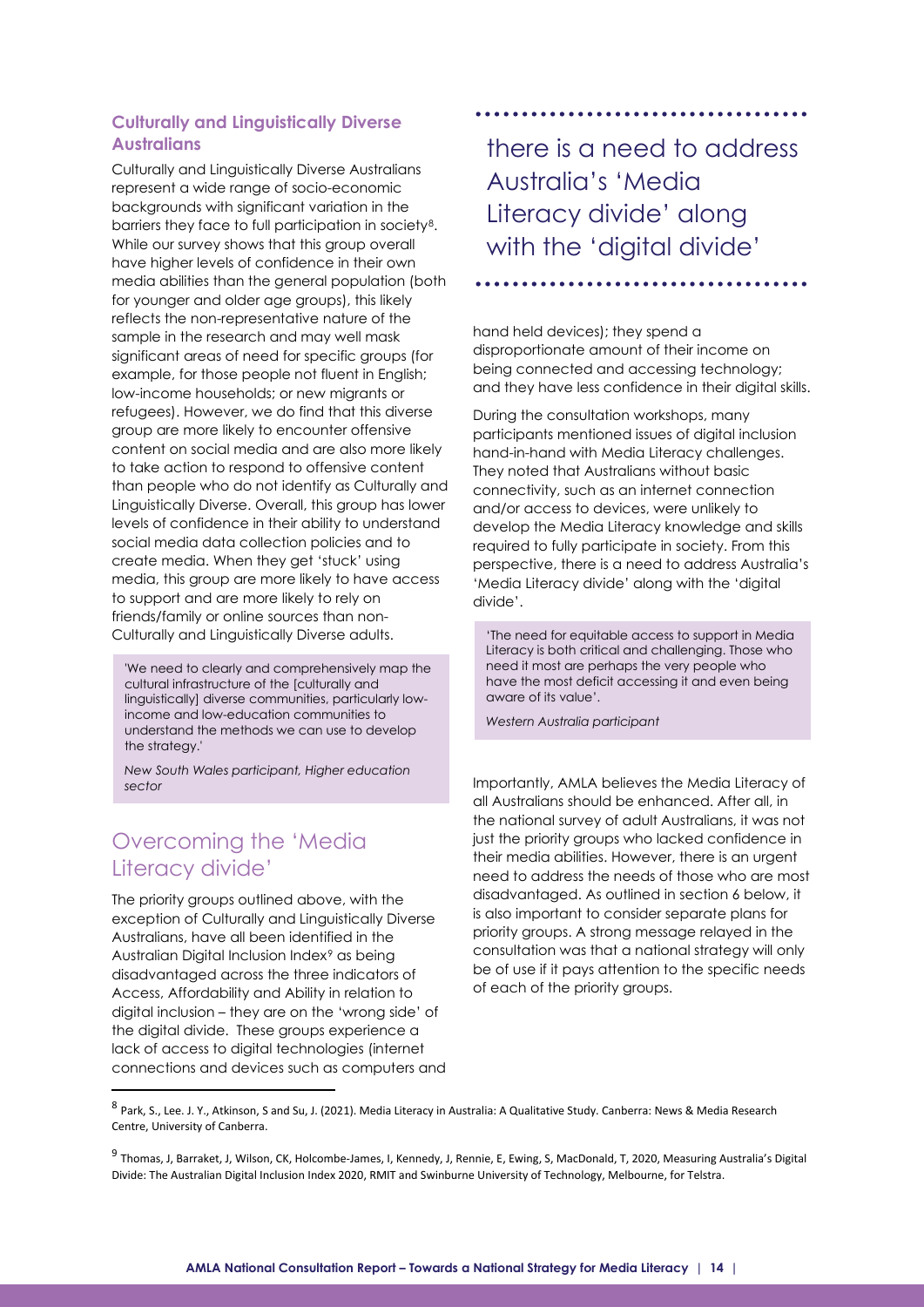'[The] strategy would need to be as diverse as the audience it was trying to reach. Communities could be engaged by showing them how to be in command of the media which they consume.'

*Australian Capital Territory participant, Education sector*

# <span id="page-14-0"></span>5. Learning, literacy and Media Literacy across life stages

An important message we received from the national consultation sessions was that Media Literacy needs to be considered in relation to the range of opportunities Australians have to learn and develop literacy knowledge and skills throughout their lives. As many participants noted, it is difficult to develop sophisticated Media Literacy skills if foundational literacy skills are missing.

In addition, participants argued that Media Literacy initiatives in formal schooling should be considered as a foundation for Media Literacy for adults. It is therefore important that significantly more Australian children and young people have Media Literacy opportunities in school than is the case today. Research previously supported by AMLA[10](#page-14-1) shows that only one in five young Australians (aged 8-16) reported learning to think critically about news media in the twelve months before they were surveyed.

'All pre-service teachers should learn about and understand Media Literacy so they can impart it into schools and communities.'

*Victorian participant, Higher education sector*

The point was strongly made that literacy development is a necessary and fundamental focus in the early years of schooling and that programs such as 'First Five Forever' in Queensland (and equivalents in other States) aim to ensure that all children have an opportunity to develop foundational literacy skills to prepare them for school. The consultation participants also told us that if adult Australians have poor literacy skills, they are likely to have poor Media Literacy

skills. Along with this, we heard that culturally and linguistically diverse Australians may be proficient with Media Literacy in a language other than English (but not in English).

If we take these points together, along with the understanding that older Australians have some of the lowest levels of Media Literacy in the community, Media Literacy must be seen as a lifelong pursuit. It is closely aligned to developing foundational literacy skills and building a foundation in Media Literacy during the formal years of education (Figure 2).

To reinforce the concept of Media Literacy as an ongoing pursuit, many of our participants argued that Media Literacy is not something to be mastered as an end-point, rather that it needs to be continually developed. As new technologies and new media forms emerge, it is necessary to master new skills and knowledge. A national strategy for Media Literacy must be aware of, and adaptable to, the changing media landscape and new challenges and issues as they emerge.

'Older Australians are often silent and forgotten in Media Literacy simply due to the practical issues they face with access and ability to navigate Media Literacy'.

*Victorian participant, Social services sector*

'Access to tech is only part of the solution. The education of the community is the key! (And the hard bit)'.

*Western Australian participant*

'It is critical that we frame Media Literacy in the National Curriculum in a way that makes it relevant to all teachers (including possibly being a crosscurriculum priority) and giving an infrastructure within school systems to unpack Media Literacy for students – at this stage they do not really know what it is. Young people become older people – so teaching them these key skills will be useful into the future'.

*Australian Capital Territory participant, Community services sector*

<span id="page-14-1"></span><sup>10</sup> Notley, T., Dezuanni, M., Zhong, H.F. & Chambers, C. 2020, *News and Young Australians in 2020: How young people access, perceive and are affected by news media*, Research Report, Sydney, Western Sydney University and Queensland University of Technology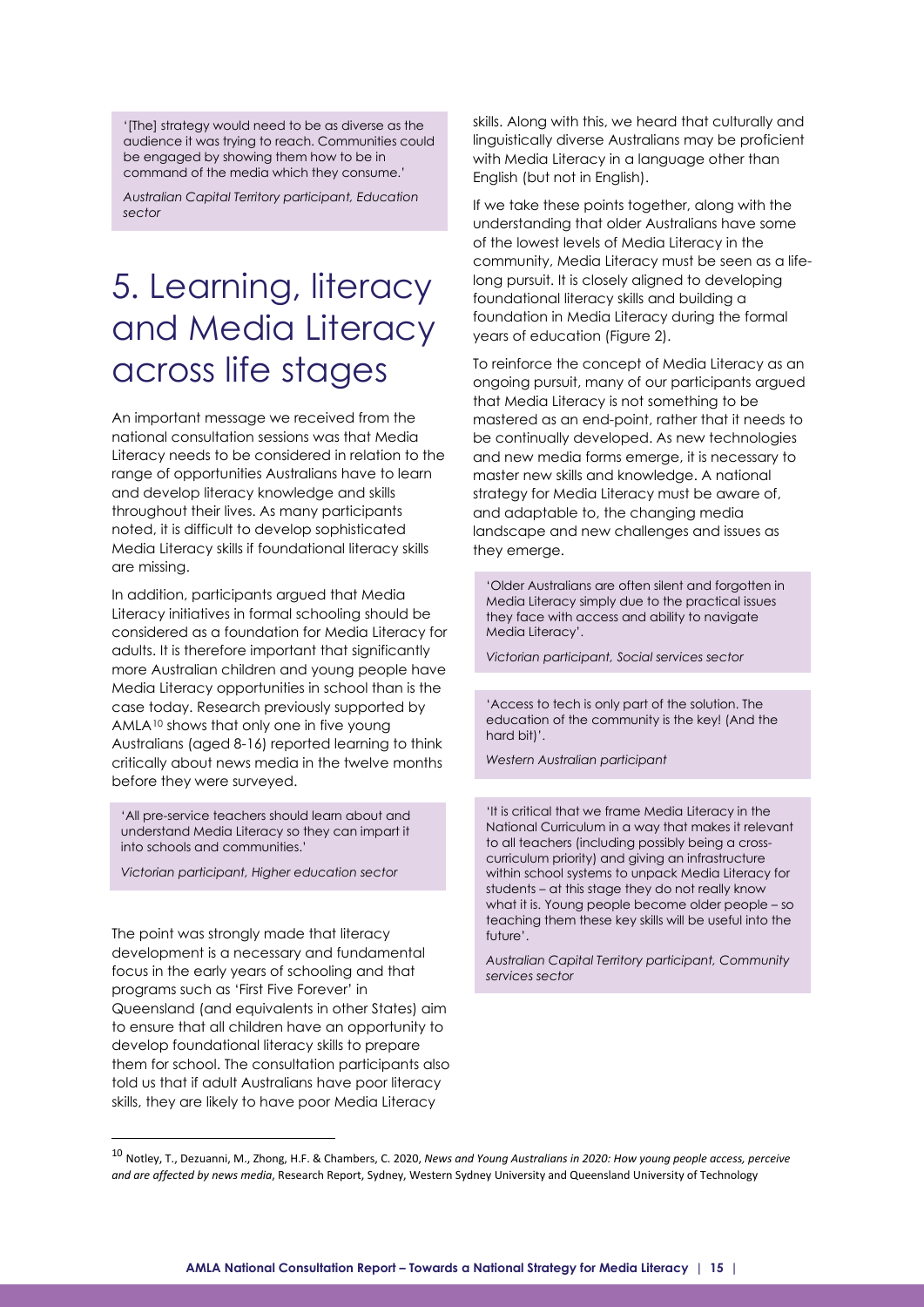

*Figure 2: The relationship between life stages, Literacy and Media Literacy.*

Participants recognised the need for different approaches to delivering Media Literacy experiences to children and young people who can be reached through the formal education system and adults, who rely on opportunities in public institutions and within the community. Several ideas were put forward about this, as outlined in the next section.

# <span id="page-15-0"></span>6. Communitybased solutions for Media Literacy

One of the clearest messages AMLA took away from the national consultation process was that Media Literacy needs to respond to community contexts. We heard time and again that community-based and grassroots approaches provide the most effective way to introduce critical thinking about the media and to develop media-related abilities.

Trust also emerged as a key theme across the workshops. Several participants suggested that trust and community are frequently intertwined, particularly in vulnerable or 'at risk' communities. It was pointed out that in many communities, family is at the centre of trust and that individuals are more likely to trust people known to them, rather than well-meaning outsiders. A lack of trust in media also emerged as a Media Literacy consideration, with many participants suggesting this is related to those individuals and groups who perceive a lack of representation in the mainstream media. In this context participants emphasised the importance of being able to tell your own stories as a community as part of Media Literacy efforts.

'There is a lack of trust in mainstream media, negative stigmas in underrepresented communities, and inability to see yourself represented in the media'.

*New South Wales participant, Social service sector*

'It's interesting to think about how the groups most at risk of low Media Literacy levels overlap with those often underrepresented in both news and entertainment media'.

*Victorian participant, Media education organisation*

'Above all, the most important thing seems to be about how to help people to think, question, debate, discuss. So it is about communication, connection, community. This in turn will help people to be more critical when they consume media (and also when they produce it too, I suppose).'

*Western Australian participant, Community services sector*

Approaches to Media Literacy that promote local stories were suggested by many participants as a way to connect local communities and media representation. A lack of local news was identified as an emerging problem for communities around the country with the closure of many local news organisations. This was considered to be a problem during crisis situations where a lack of trust in mainstream media compounds the difficulties experienced by community members. Several participants argued, for instance, that misinformation during the COVID-19 crisis has been made worse by a lack of locally produced stories.

Implied in this response is the understanding that Media Literacy should promote participation in media production and the development of media skills and self-publishing amongst community members including print, audio and video production. That is, Media Literacy should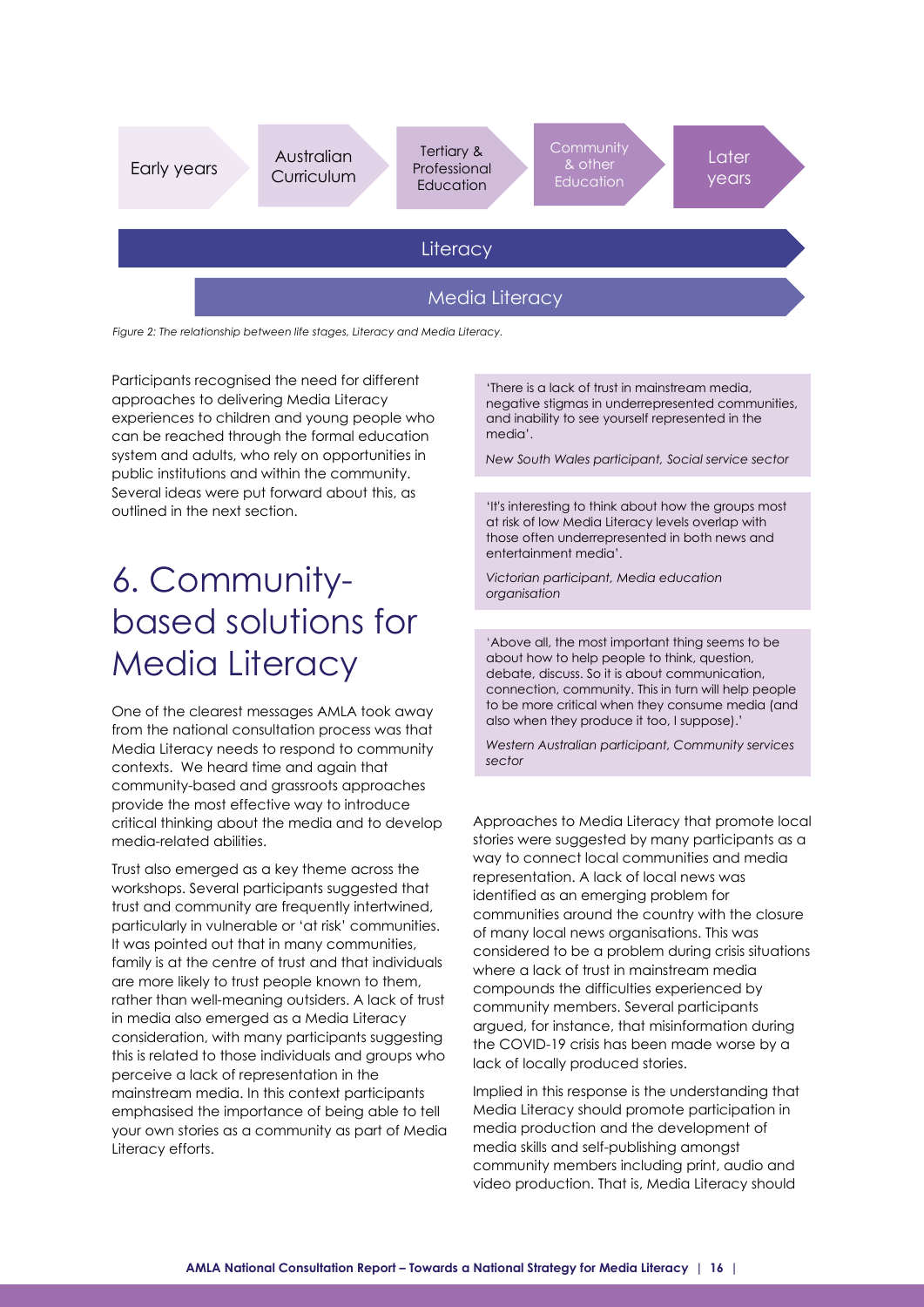go beyond critical reflection about media produced by other people to include active participation in the media production process. There was a consensus across the consultations that it is necessary to empower communities to tell their own stories and this is a key Media Literacy objective.

One recurring suggestion put forward by participants across the workshops was a need to promote community champions or ambassadors to promote Media Literacy. It was emphasised that familiar faces would help to ensure the uptake of programs in specific communities. Another suggestion was to use existing and local infrastructure which is familiar to community participants, such as community centres, local news publications or online community groups. Overwhelmingly, the message was that it is important to present Media Literacy programs in familiar and trusted ways, and that the approach should reflect the lived experience of the target audience.

'We need an intersectional approach informed by the lived experience/real lives of people in the focus population groups'.

*Victorian participant, social services sector*

Cultural appropriateness was another key theme to emerge in the workshops. Numerous participants argued that Indigenous and Culturally and Linguistically Diverse communities have specific challenges related to Media Literacy that require careful planning and sensitive implementation of programs.

'Young people from CALD backgrounds need to be engaged from a non-deficit perspective'.

*Victorian participant, Media organisation*

Language also emerged as an important aspect of this conversation and the point was made that translating content and programs from English into another language does not equate to making content culturally meaningful or relevant. It was pointed out that during the response to COVID-19 in culturally diverse communities, the presence of community leaders filled a gap that was not addressed by government agencies, and this was successful because these leaders were well informed and trusted in their own community.

Participants also cautioned that Indigenous communities are not monocultural. Therefore, Media Literacy programs for Indigenous Australians should take into account the highly diverse circumstances experienced by Indigenous Australians.

'I would like to hear from individuals and communities on what their experiences are. For example, I represent the Indigenous community and I pretty much come from a middle class background. So, although I know and I represent the challenges, hearing the stories from them directly is very important.'

*Victorian participant, media organisation*

# <span id="page-16-0"></span>7. The role of government and industry

AMLA's *Adult Media Literacy in Australia* survey and report, and the consultation process undertaken for this report indicate that Australians expect government and industry to play a role in the provision of a national Media Literacy strategy. They also expect governments and industry to provide a fair and effective policy and regulatory context to complement and support Media Literacy and to engage with the public on this.

|                                                          | <b>Schools</b> | <b>Users</b> | Government | <b>Technology</b><br>/ Media<br><b>Companies</b> |
|----------------------------------------------------------|----------------|--------------|------------|--------------------------------------------------|
| The spread of<br>misinformation<br>on social<br>media    | 4%             | 23%          | 25%        | 47%                                              |
| The collection<br>of Personal<br>Information             | $1\%$          | 13%          | 38%        | 48%                                              |
| <b>Racially</b><br>sensitive<br>content on<br>television | 5%             | 9%           | 29%        | 56%                                              |

*Table 1: Participants who had already indicated issues that they believed needed addressing were then asked to place in order those organisations they believed should be held responsible for addressing each issue.[11.](#page-16-1)*

The national survey showed adult Australians expect government and technology/ media companies to show leadership in dealing with

<span id="page-16-1"></span><sup>11</sup> Notley, T., Chambers, S., Park, S., Dezuanni, M. 2021, *Adult Media Literacy in Australia: Attitudes, Experiences and Needs*. Western Sydney University, Queensland University of Technology and University of Canberra.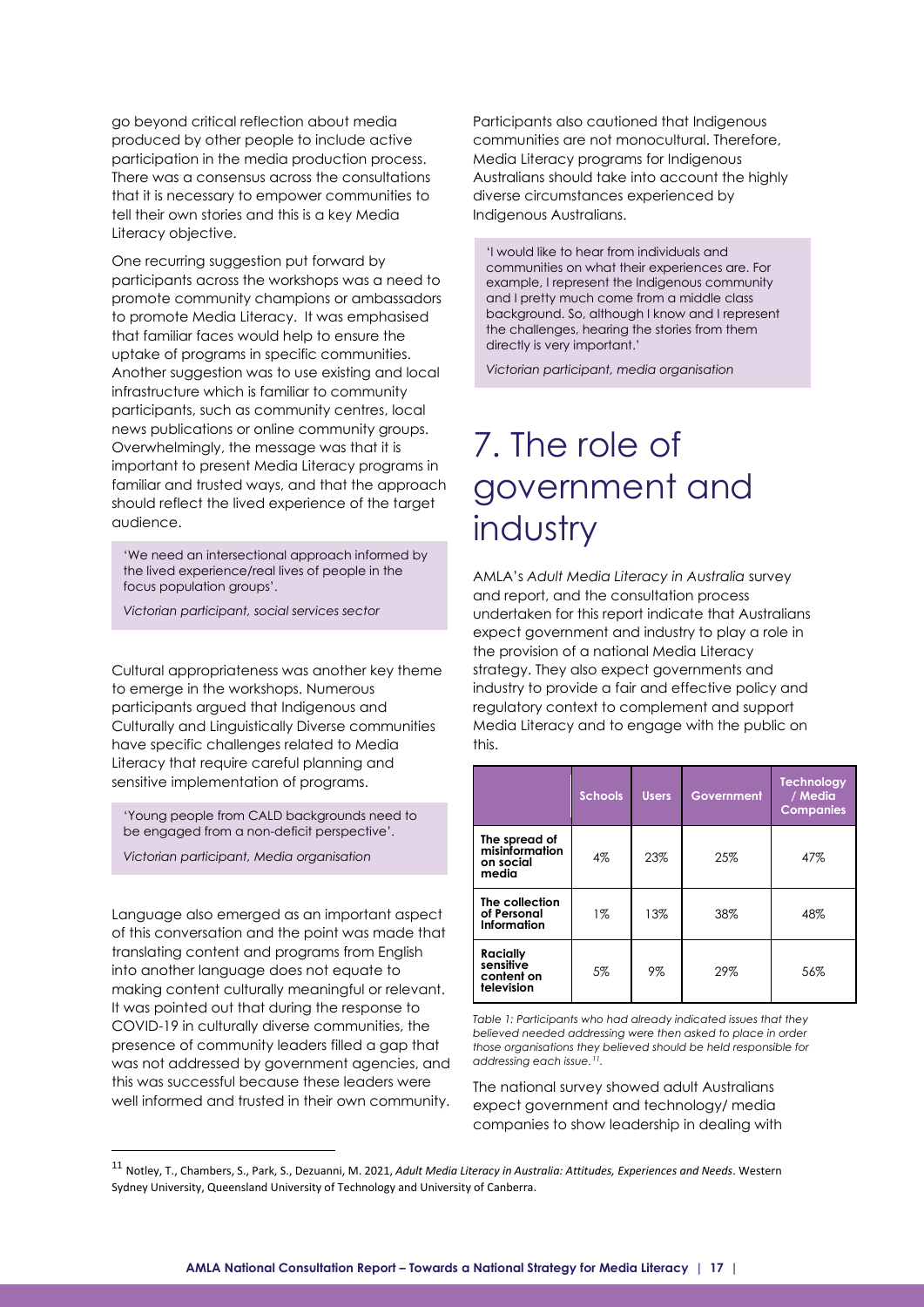issues such as the spread of misinformation on social media, protecting privacy when collecting personal information and limiting racially sensitive content on television. There was little expectation from the survey respondents that users should have primary responsibility. At the same time, in other parts of the survey, respondents overwhelmingly supported Media Literacy education in schools and the development of Media Literacy amongst adults. This suggests that while Media Literacy is seen to be important, there is an expectation that government and industry will complement Media Literacy with both government imposed and self-regulation (Table 1).

The consultation process reinforced the importance of reliable infrastructure and appropriate regulation. It was pointed out that in times of crisis it is essential that individuals are able to access information through reliable infrastructure that must be provided by the government or the private sector, and that information must be regulated during a crisis to ensure it is reliable.

'Every rural community needs credible info. We should recognise that news media is part of emergency critical infrastructure. Having regulated, independent, high quality and verified info is really important in crises.'

*Victorian participant*

Consultation participants called on government and industry to help by introducing regulation, and to assist with the development of Media Literacy directly, through awareness raising and the development of tools that can be used at the community level. These kinds of efforts are already occurring internationally. AMLA's auditing of international Media Literacy programs shows that media organisations around the world, especially news organisations, have long recognised the value of a Media Literacy society by investing in initiatives that support Media Literacy. For instance, many news media organisations provide sustained and ongoing philanthropic support for large, national news literacy initiatives, mostly with a focus on school children. National broadcasters around the world have invested in training and support to create more inclusive media environments by training citizens to create their own media stories, an activity that is also a primary focus for community media and community arts organisations. More

recently, social media companies have provided funding opportunities for Media Literacy efforts and have invested in advocacy or educational initiatives that aim to increase the ability of citizens to make informed decisions about the reliability and quality of information and information sources, or about the implications of privacy and profile settings.

'Funding, trust in genuine grassroots organisations and affirmative measures need to be put in place for genuine (and efficient!) engagement with the particular communities we are hoping to reach'.

*Australian Capital Territory participant, Museum sector*

'Whatever is rolled out must be funded! Too often organisations are tasked with rolling out programs with no thoughts on how they go about doing the work. Funding and proper assistance need to be provided'.

*Western Australia participant*

In Australia, the Australian Broadcasting Corporation and News Corp Australia both host ongoing national news Media Literacy projects that support school students to create news stories and/or to critically analyse news content. However, very few initiatives by news organisations seek to support adult news and information literacy, though we are aware of a fact-checking advocacy initiative to be rolled out across social media in 2021 by the Australian Associated Press (AAP).

In addition, many governments around the world have made significant commitments through policy and funding to develop the Media Literacy of citizens. For example, the Netherlands Government has funded public institutions since 2008 to implement a national framework that focuses on supporting all citizens to become media literate<sup>[12](#page-17-0)</sup>. In Finland the National Audiovisual Institute (KAVI), established in early 2012, has a statutory duty to promote media education in Finland while Media Literacy is now integrated into the national curriculum across all years starting at early childhood education<sup>[13](#page-17-1)</sup>.

In recognition of the increasing role of Media Literacy in society, in 2021 more than 200 countries (including Australia) endorsed a resolution in the United Nations General Assembly that emphasises media and information literacy

<span id="page-17-0"></span><sup>12</sup> See https://www.mediawijzer.net/about-dutch-media-literacy-network/

<span id="page-17-1"></span><sup>13</sup> See https://medialukutaitosuomessa.fi/mediaeducationpolicy.pdf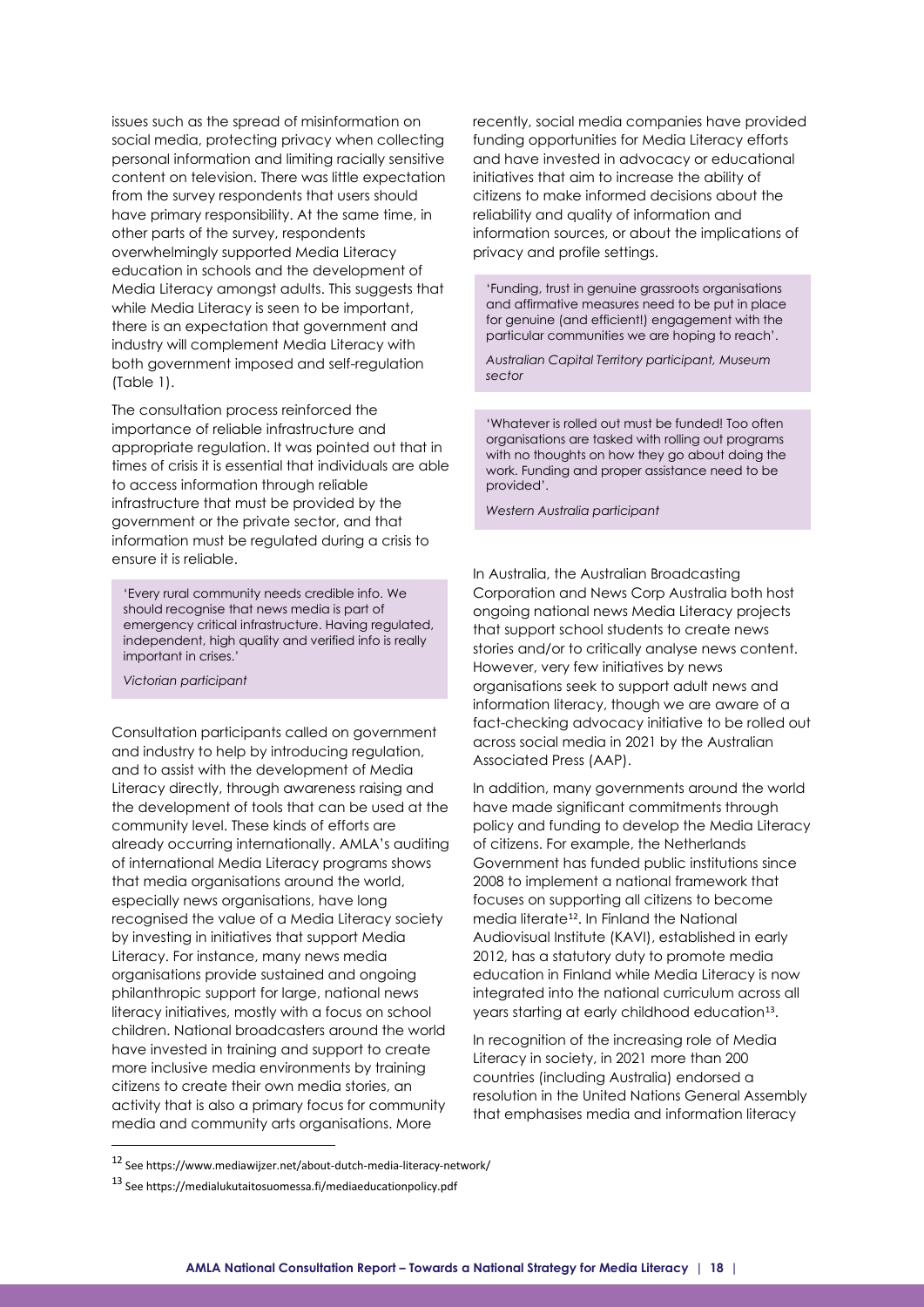as an imperative public need<sup>14</sup>. The resolution encourages member States to enhance cooperation on media and information literacy at the global, regional and national levels.

## <span id="page-18-0"></span>8. Towards a national approach to Media Literacy

An affirming outcome of the national consultation process was unanimous support for AMLA's Media Literacy framework. There was clear support for AMLA's definition of Media Literacy, including the underlying key concepts and competences. A number of participants also commented on the clarity of how AMLA shows the relationship between Media Literacy, Digital Literacy, Online Safety and Information Literacy. The participants confirmed that these features provide a sound basis on which to develop a national approach to Media Literacy.

There was robust discussion about the priorities for Media Literacy interventions, with some participants being more inclined to focus on approaches such as fact-checking of news media; some placing emphasis on the need to link Media Literacy to citizenship and empowerment; others arguing for a responsive approach that meets the specific needs of communities; and others suggesting the most important focus was fair and accurate community representation and using Media Literacy to provide communities with a voice.

In some of the workshops, Media Literacy benchmarks (or a focus on the characteristics of Media Literacy at different life stages) was promoted as an important priority. It was suggested that community organisations would require assistance with identifying ways to evaluate the success or lack of success of Media Literacy programs. Some argued that benchmarks could provide a set of goals for organisations to use when planning programs. One suggestion was that the characteristics of Media Literacy at different stages of achievement would be beneficial.

'We want to achieve access to a range of media and technologies, so Media Literacy is not impacted by access alone. Language barriers, regional insolation and cultural barriers need to be addressed so a wide range of channels is important'.

*Tasmanian participant, Media organisation*

While the consultation process showed strong support for community-based and 'ground up' responses to Media Literacy, there was also strong support for the provision of frameworks and resources from government, and for a consistent approach and framework such as the one developed by AMLA to ensure progress can be monitored and evaluated.

### <span id="page-18-1"></span>9. Building a network and resources for Media **Literacy**

One of the liveliest sessions during the consultation sessions was the discussion about building a network of organisations and communities to support Media Literacy and the need for resources to support programs.

Participants had little trouble naming organisations that could and/ or should be included in the future development of a network of Media Literacy supporters and providers. In broad terms, these included various government departments at the local, state and national level (indicating that Media Literacy requires a multilevel and cross-government response); academic institutions and the education sector; mental health agencies and organisations; community resource centres; peak bodies that represent specific groups and sectors; the library sector; the not-for-profit sector; foundations and community groups such as men's sheds; large multinational

<span id="page-18-2"></span><sup>14</sup> Resolution A/RES/75/267, https://undocs.org/en/A/RES/75/267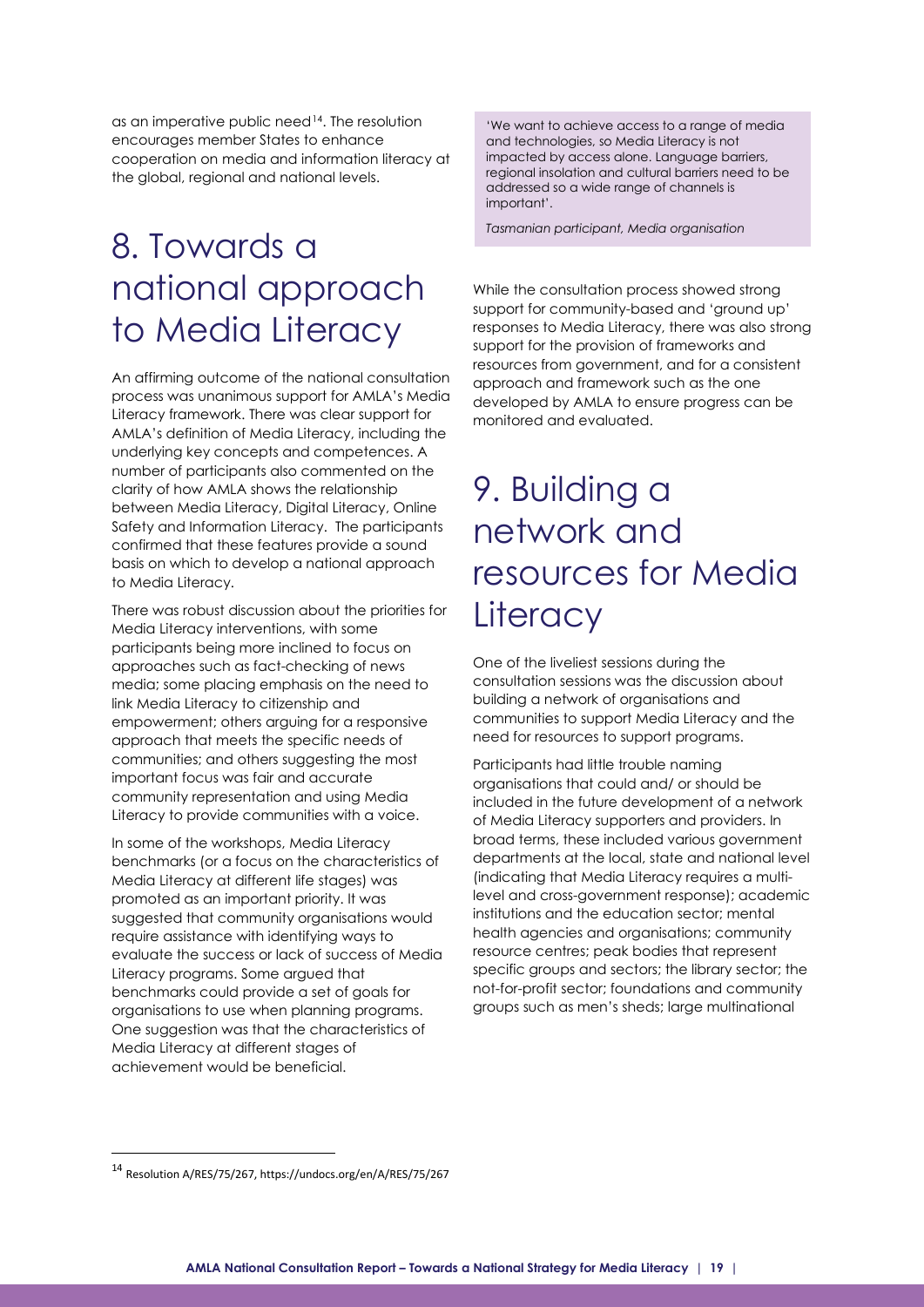technology, communications and entertainment companies; and sectors that benefit from media literate consumers and customers such as banks and the health sector.

An important observation was that the Media Literacy network might be further expanded if additional consultation with smaller organisations can take place. It was noted that the consultation process reported in this document primarily involved larger organisations with salaried staff who could attend as part of their professional role.

'There needs to be a multi-agency, intersectional and integrated approach to Media Literacy education, involving expertise from many industry/expert groups and delivery via media, educational institutions and communities and cultural institutions.'

*Victorian participant, social services sector* 

'Organisations that interact with people we are talking about, that don't usually participate in conversations about Media Literacy, are key to building understanding, support, access and trust'.

*New South Wales participant, Media education organisation*

'Smaller community initiatives could be part of a groundswell that is shared across networks.'

Tasmanian participant

A clear message from the consultations is that there is a need to build on existing infrastructure and opportunities. Many participants pointed out that schools and libraries offer existing infrastructure and resources to address Media Literacy and that these should be leveraged as frontline responses to Media Literacy. Along with this, participants suggested that cultural institutions such as public broadcasters, museums, galleries, and collecting agencies might be supported to promote Media Literacy. Existing local infrastructure in the form of community support agencies and venues were also touted as possible venues for Media Literacy activities.

'Library networks are the coalface of access and training, of engaging with the web and media'.

*New South Wales participant, Museum sector*

'There are 1000+ Neighbourhood Centres and Houses across Australia. They could be places where people reflect on media use, get assistance to access media and make digital connections'.

*Queensland participant, Community services sector*

Many participants also called for practical resources to support the implementation of Media Literacy in the form of program outlines, toolkits, and engaging materials such as videos and interactive resources. A number of participants, including practising teachers, suggested that existing school-based curriculum materials could be adapted for use in community organisations. To this end, it was suggested that the professional association Australian Teachers of Media (ATOM) could play a key role in assisting with the development of learning materials. Other teacher professional associations also have a lot to offer, particularly English, History and Science teacher organisations.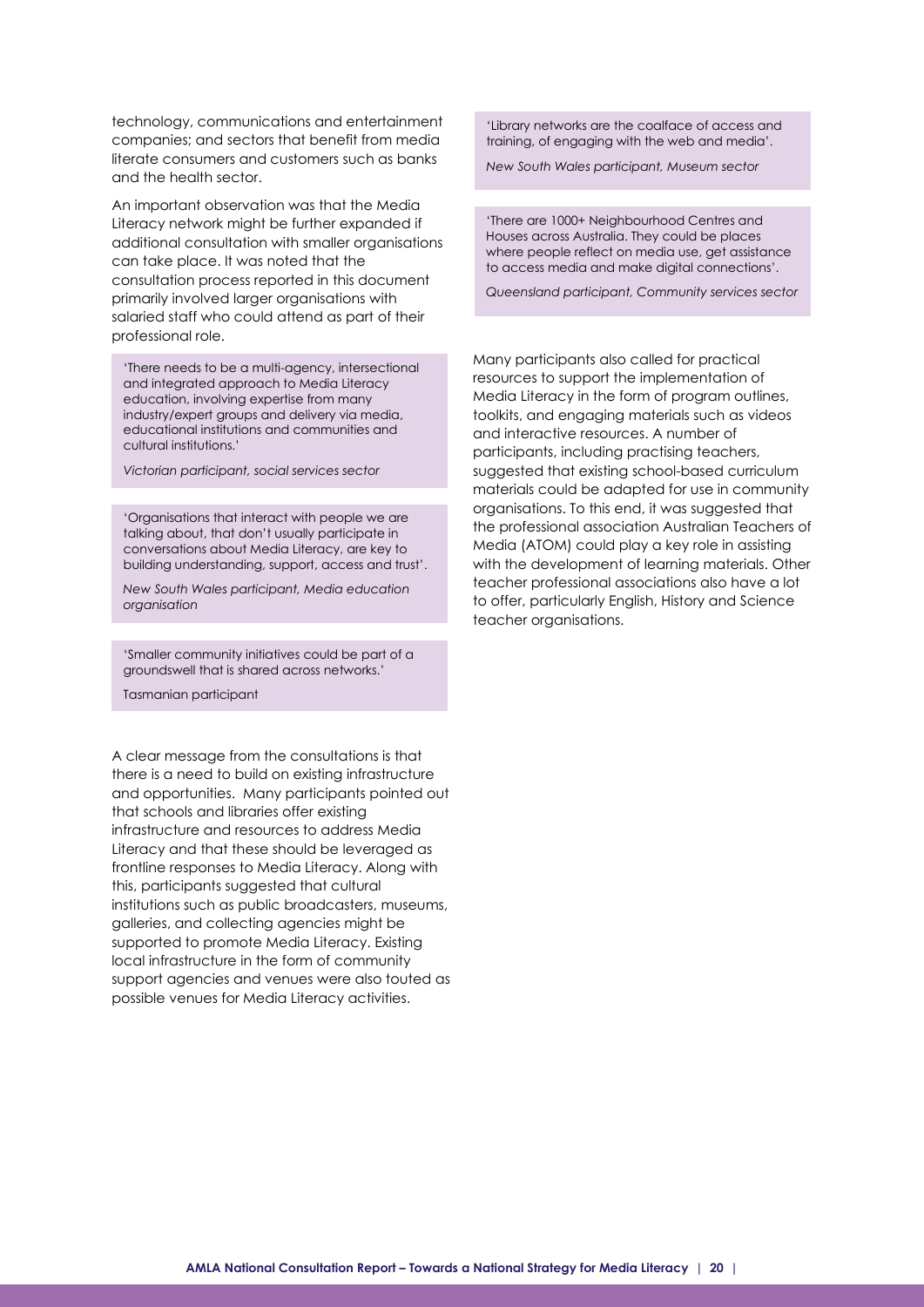# <span id="page-20-0"></span>10. Appendix

### Consultation process

To steer the consultation process, an organising group was formed by AMLA members who volunteered to organise and host consultation workshop events with in-kind support from their organisation. AMLA members were able to offer workshops in six cities: Brisbane, Sydney, Canberra, Melbourne, Hobart and Perth. Initially all six events were planned as face-to-face workshop events. However, COVID-19 restrictions changed during the organising process and three events were instead hosted online. The face-toface consultation workshops were full day events, while the online consultations were three hours in duration. The consultation process was approved by the Western Sydney University Ethics Committee as part of the 'Adult Media Literacy in Australia' research project (HH13889).

To ensure rich and deep engagement, the event organisers agreed that each event should have no more than 25 participants. To develop an invitation list, local organisers for each of the six events considered organisations who had a presence in their city or who may be able to travel to the event. The online events were also able to include organisations from across their state, although one of these online events became a national event that included organisations and participants from the Northern Territory, from across Victoria and New South Wales and from Western Australia. Organisations already delivering Media Literacy initiatives at scale were prioritised on invitation lists as were social service organisations who provide support to the communities and groups that were identified as having a lower level of access to Media Literacy support. The organising group also tried to include peak bodies who serve the communities AMLA has identified as having lower levels of Media Literacy.

An expert consultant (Ann Porcino) worked with the organising committee to design the workshop process to maximise the opportunity to learn from the participants. During the workshops, participants discussed research into Media Literacy in Australia, shared ideas about how to address challenges with advancing adult Media Literacy and considered what is needed to design and roll out a national Media Literacy strategy for Australia that will benefit all Australians. Participants were provided with a briefing document before the event that outlined

key research findings and provided access to relevant background documents. During the workshops, the consultations invited participants to share their thoughts on:

- how Media Literacy relates to and impacts upon their own work and the communities they work with;
- the Media Literacy strengths and needs of various priority groups in Australia, with a focus on the needs of adults;
- the types of strategies and actions that are most needed to improve the Media Literacy of these priority groups;
- the process required to develop a national approach to delivering Media Literacy support for the benefit of all Australians; and
- the actors that should be involved in delivering Media Literacy programs to adults and young people (outside the school system).

Following the workshops, a research team from Queensland University of Technology (Professor Michael Dezuanni) and Western Sydney University (Associate Professor Tanya Notley and Dr Luigi Di Martino) analysed the outputs and data from each event. This data included transcripts of discussions, quotes and statements contributed by the participants and notes produced by workshop note-takers. These various data were then synthesised for each workshop event into a single document. Using this analysis the research team identified a number of key themes, which form the structure of this report. Key themes included experiences, ideas or proposals that were strongly felt and repeated across the events. Key ideas also emerged that may not have been common across the workshops but were considered very important to particular groups or organisations.

Following the analysis process, a meeting was hosted with the event organisers to allow them to provide input and feedback on the key themes as included in a draft report. All event participants were also invited to provide input and feedback on a draft version of the report.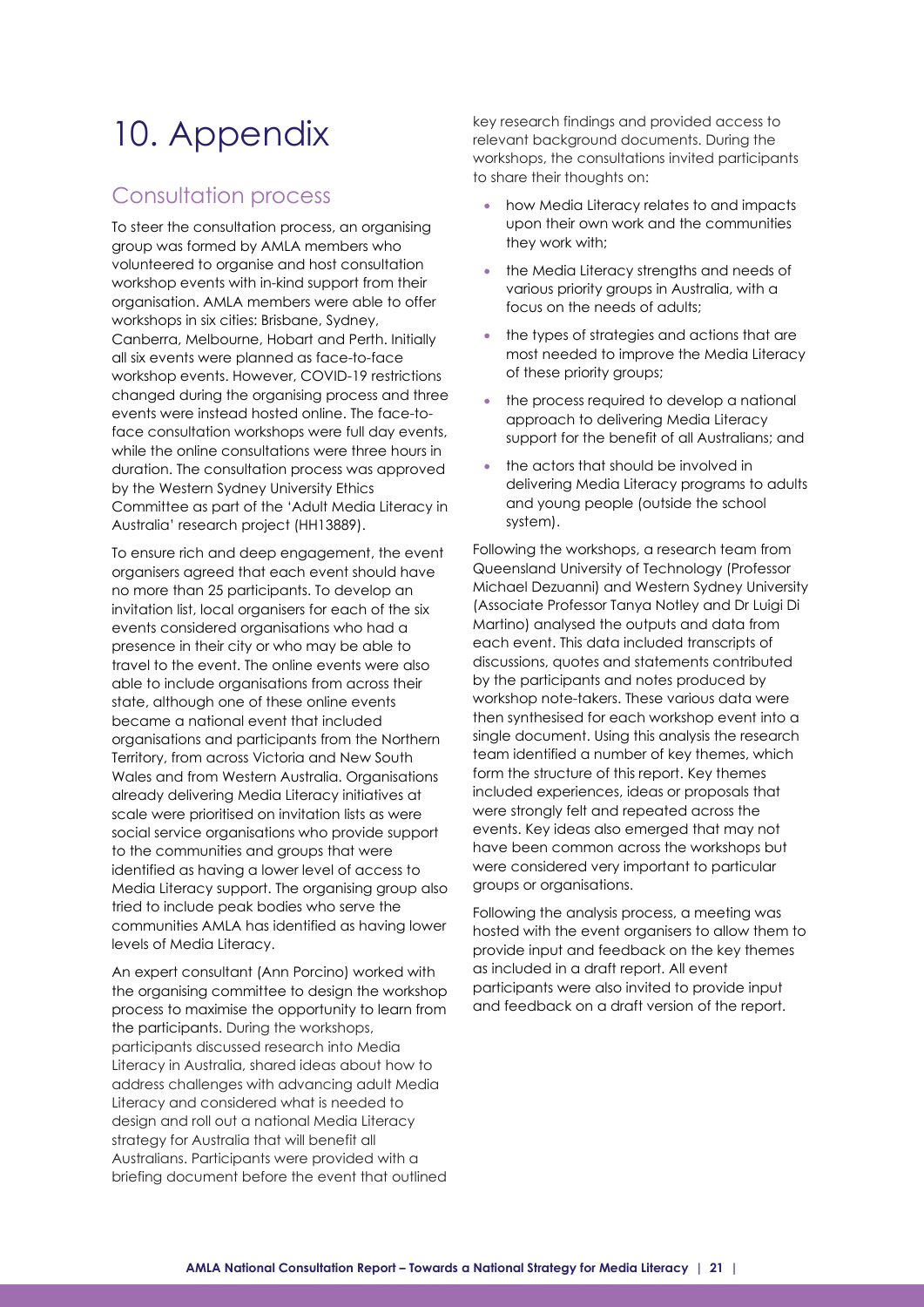### Consultation Participants

We would like to thank all of the participants who gave us their time and provided important insights as part of this consultation process.

Aziz Abdul, Queensland University of Technology

Margaret Allen, State Library of Western Australia

Peter Anstee, Australian Teachers of Media

Annabel Astbury, ABC Education

Andrew Back, Parliamentary Education Office

Karlee Baker, Museum of Australian Democracy (MoAD)

Sam Boswell, Department of Education - Western Australia

Amanda Bower, Squiz Kids

Vicki Briggs, Statewide Services - Department of Education, Western Australia

Janette Burke, University of Tasmania

Jan Butler, Tasmanian Library Advisory Board

Susan Bye, Australian Centre for the Moving Image (ACMI)

Chris Cooper, Reset Australia

Katie Costello, Alannah and Madelaine Foundation

Lauren Curless, National Film and Sound Archive of Australia (NFSA)

Zahra Daneshfar, Umbrella Multicultural Community Care

Michael Dezuanni, Digital Media Research Center, Queensland University of Technology

Craig Donarski, Casula Powerhouse Arts Centre

Anna Draffin, Public Interest Journalism Initiative

Lisa Durstan, Polly Farmer Foundation

Karen Miller Ellis, Curtin University Library

Katie Ellis, The Centre for Culture and Technology, Curtin University

Christine Evely, Australian Centre for the Moving Image (ACMI)

Greg Ferrington, Neighbourhood Houses Victoria

Cesarina Fitzgerald, Kwinana Library

Jess Fleming, The Link Youth Health Service

Molly George, Alannah and Madelaine Foundation

Chloe Gordon, Australian Catholic University

Aimee Gust, Australia Teachers of Media (ATOM)

Kate Harris, National Film and Sound Archive of Australia (NFSA)

Keith Heggart, University of Technology Sydney

Vanessa Hyde, Curious Works Western Sydney

Liz Jack, National and State Libraries Australasia (NSLA)

Liz Jones, Good Things Foundation

Janine Kelly, The Australian Children's Television Foundation

Simon Knight, University of Technology Sydney

Claire Konkes, University of Tasmania

Michelle Kriening, Statewide Services - Department of Education, Western Australia Government

Friederike Krogrl, Department of Training and Workforce Development Western Australia

Anne Kruger, Firstdraft

Ross Latham, Libraries Tasmania

Amy Leiper, Community Broadcasting Association of Australia (CBAA)

Andrew Lowenthal, Engage Media

Anne Loxley, Information & Cultural Exchange  $(I.C.E.)$ 

Laura Luna, Settlement Services International

Jasbeer Musthafa Mamalipurath, Institute for Culture and Society, Western Sydney University

Katie McAllister, Australian Broadcasting Corporation (ABC)

Vicki McDonald, State Library of Queensland

Lyn McGaurr, COTA

Sue McKerracher, Australian Library and Information Association (ALIA)

Steve McQuade, State Library of Western Australia

Brad Minchin, Australian Teachers of Media (ATOM), Western Australia

Aaron Minehan, National Library of Australia

Nikoleta Minns, Bus Stop Films

Awa Momtazian, Australian Baha'i Community

Moneth Montemeyer, Australia Teachers of Media (ATOM), Queensland

Chris Mundy, Queensland Families and Communities Association